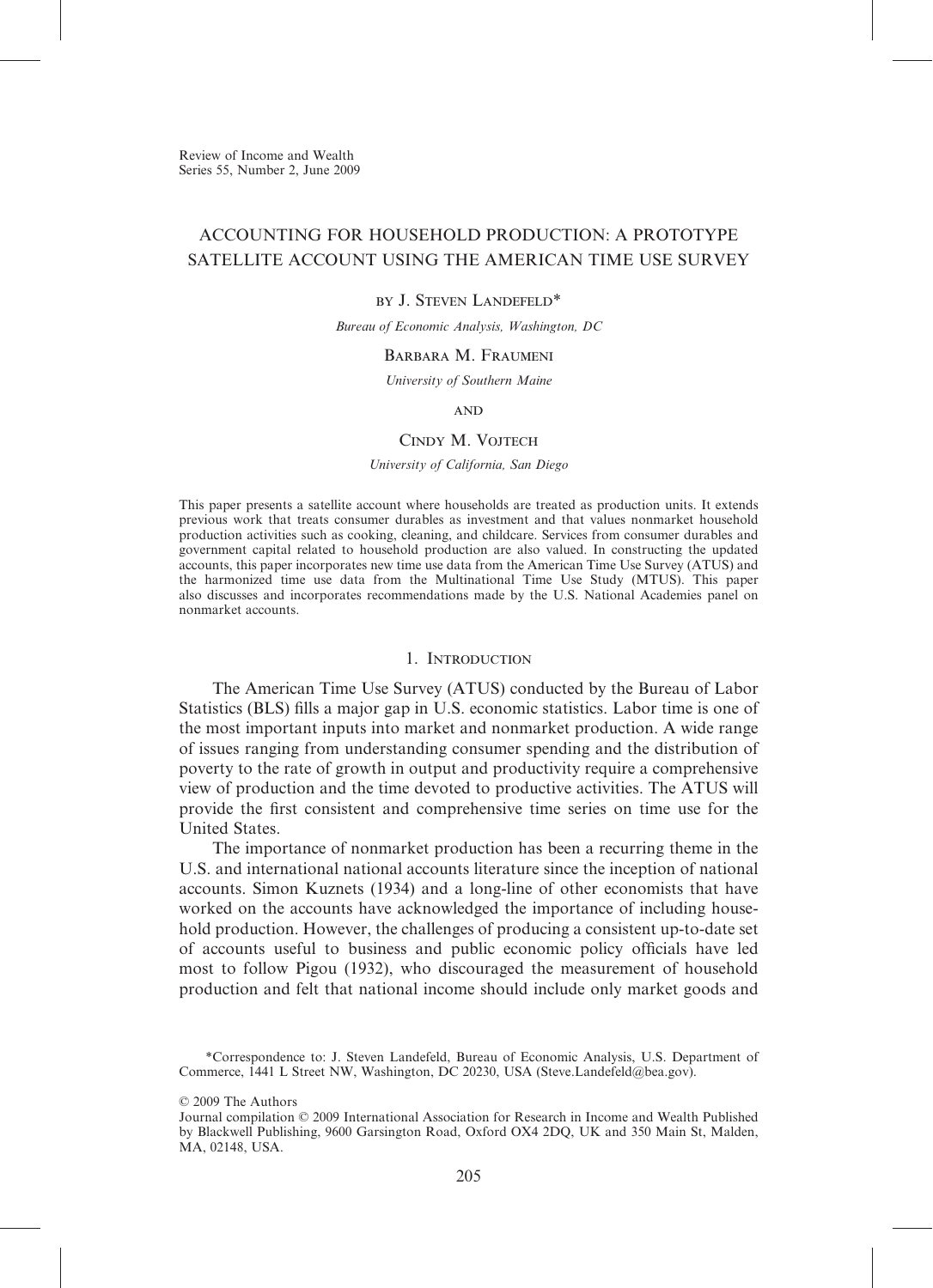services that could "be brought directly or indirectly into relation with the measuring-rod of money."

A recent National Research Council panel study, *Beyond the Market: Designing Nonmarket Accounts for the United States* (Abraham and Mackie, 2005; hereafter referred to as *Beyond the Market*), argues that, given the developments in national accounting, the detailed data on wages, the data on nonmarket activities such as housing services, and the advent of the ATUS, nonmarket household production *can* be measured "with mild straining" indirectly with the measuringrod of money.

This paper utilizes the new ATUS data with the harmonized time series database from the Multinational Time Use Study (MTUS) to update earlier "satellite account" estimates of household production.<sup>1</sup> This paper highlights how supplemental household information can improve our understanding of such issues as overall economic growth and the impact of increasing women's labor force participation, household production's role in investment and other spending, and the role of household production over the business cycle.

Household production accounts have been constructed for many other countries. The list of countries, to name a few, includes Australia, Canada, Finland, Germany, Hungary, Mexico, Nepal, and the United Kingdom.<sup>2</sup> The MTUS database provides at least one time-use survey for each of 37 countries. As time-use surveys are an essential ingredient of a household production account, the existence of MTUS now provides an opportunity for many countries to construct household production accounts.

The paper also extends earlier work by exploring recommendations of *Beyond the Market*. Recommendations include the use of quality-adjusted specialist wages for valuing nonmarket household services and the development of satellite accounts that provide quantities and prices for both inputs and outputs used in household production.

## 2. Satellite Accounts

One of the impediments to the development of nonmarket accounts was the concern that the expansion of the accounts to include what were sometimes perceived as arbitrary and uncertain imputations for nonmarket activities would overburden the existing accounts. Such uncertain values could reduce the accuracy, credibility, and usefulness of the accounts for analyzing, projecting, and managing market policies and activities. Two developments have helped to reduce such concerns. The first was the decision by the *System of National Accounts*—the international guidelines for national accounting (Commission of the European Communities, 1993)—to recommend the use of satellite accounts for nonmarket activities rather than the expansion of existing accounts. Satellite accounts would

<sup>1</sup>Multinational Time Use Study (2005).

© 2009 The Authors

<sup>2</sup> See the following references: Australia: Soupourmas and Ironmonger (2002); Canada: Hamdad (2003) and Harvey and Mukhopadhyay (2005); Finland: Rüger and Varjonen (2008) and Varjonen and Aalto (2006); Germany: Rüger and Varjonen (2008) and Schäfer (2004); Hungary: Szép (2003); Mexico: Gómez Luna (undated); Nepal: United Nations International Research and Training Institute for the Advancement of Women (1996); United Kingdom: Francis and Tiwana (2004) and Holloway *et al*. (2002). Household production accounts exist for two areas in Spain: Basque Spain (see Prado and Abando, undated), and Madrid (see Duran, 2007).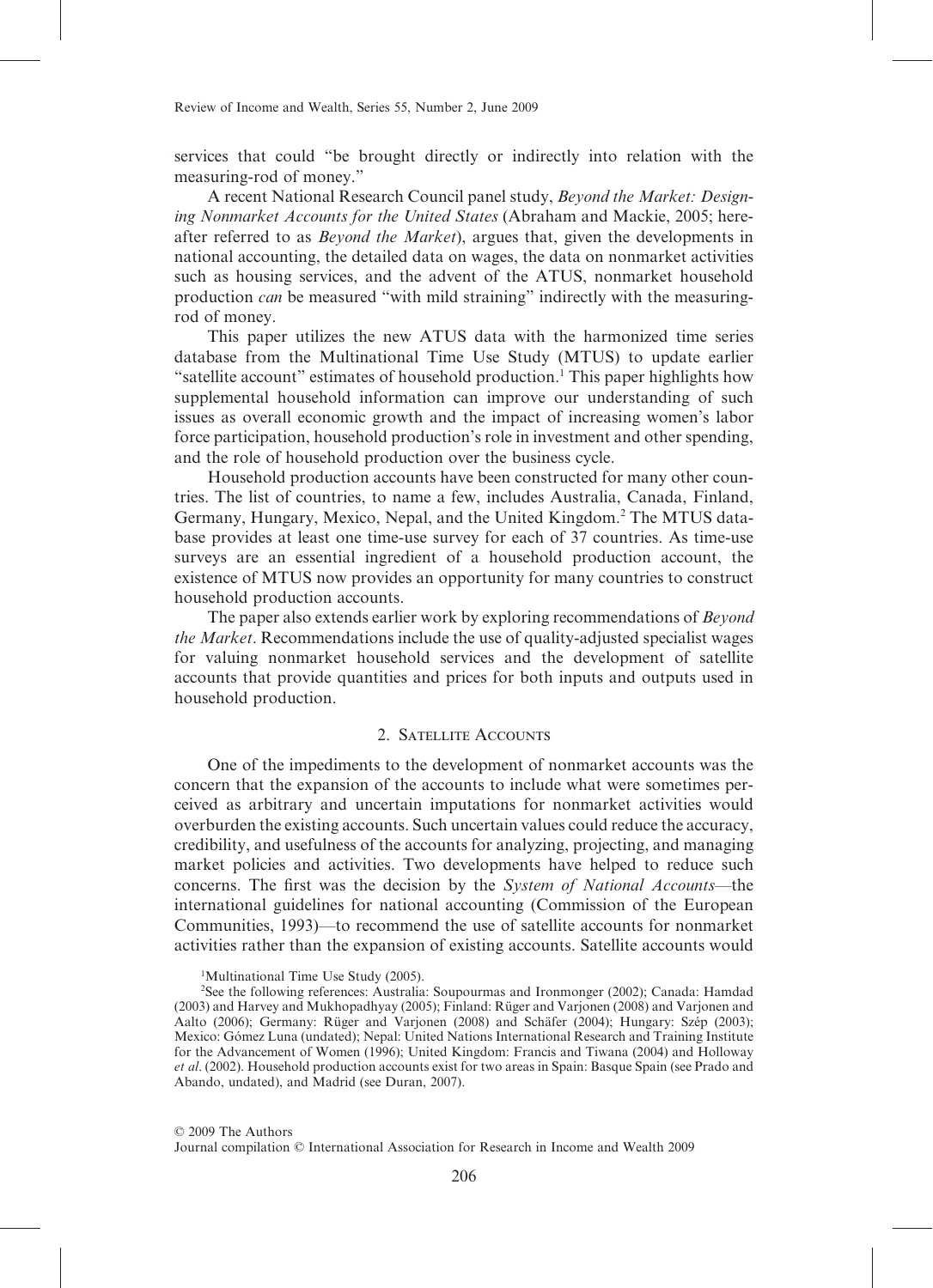allow for experimentation with changes in scope and measurement for national accounts in the form of supplementary accounts. These accounts would be consistent with and could be used with the existing national accounts without diminishing the usefulness of the core accounts.

A second and related school of thought that developed was that satellite accounts should be limited to production activities, or near-market activities, that can be substituted for, or contribute to, market activity. They also should be valued using proxies for market prices. In Pigou's words, they should be valued indirectly "with the measuring-rod of money." This decision removed normative measures of welfare and other subjective measurement issues where economic accountants have no comparative advantage from active debate. Focusing on production activities facilitated work moving forward on the more tractable components of estimating a set of household accounts.

All of these developments in thinking are included as recommendations in the National Research Council panel report, *Beyond the Market*.

- Nonmarket estimates for household production should be developed in the form of satellite accounts and treated consistently with their market analogs in the national income and product accounts (NIPAs). (Recommendation 3.1)
- Household production satellite accounts should focus on the production of goods and services, including only those household activities that could be readily accomplished using market substitutes for household members' time. (Recommendation 3.2) This is often referred to as the "third-person criterion," the household production boundary proposed by Reid (1934).
- Household production should be valued using replacement cost. For household time inputs to production this would be a replacement wage the market wage of a specialist (e.g. plumber, cook, or accountant) adjusted for differences in skill and effort between nonmarket household and market production. (Recommendation 3.4)

## 3. ATUS and Time Use Series Continuity

Many of the uses of household production accounts require time use series. With a time use series one can measure the effect of such developments as the shift from nonmarket to market production on economic growth, the effect of this shift on trends in consumer spending on durables, or to determine if household production buffers and reduces the volatility in total (market and nonmarket) production.

Over time, the ATUS, a survey that began in 2003, will produce a consistent time use series, which is a significant advantage over other periodic surveys conducted in the United Kingdom and other countries. For example, periodic samples that produce information on differences in work between employed and unemployed men and women can be used to estimate the effect of business cycles on total and household production. However, periodic samples cannot estimate the actual effect of prolonged unemployment on household production during a cyclical downturn (relative to the differences recorded between employed and the mainly transitionally unemployed individuals during a non-recession survey year).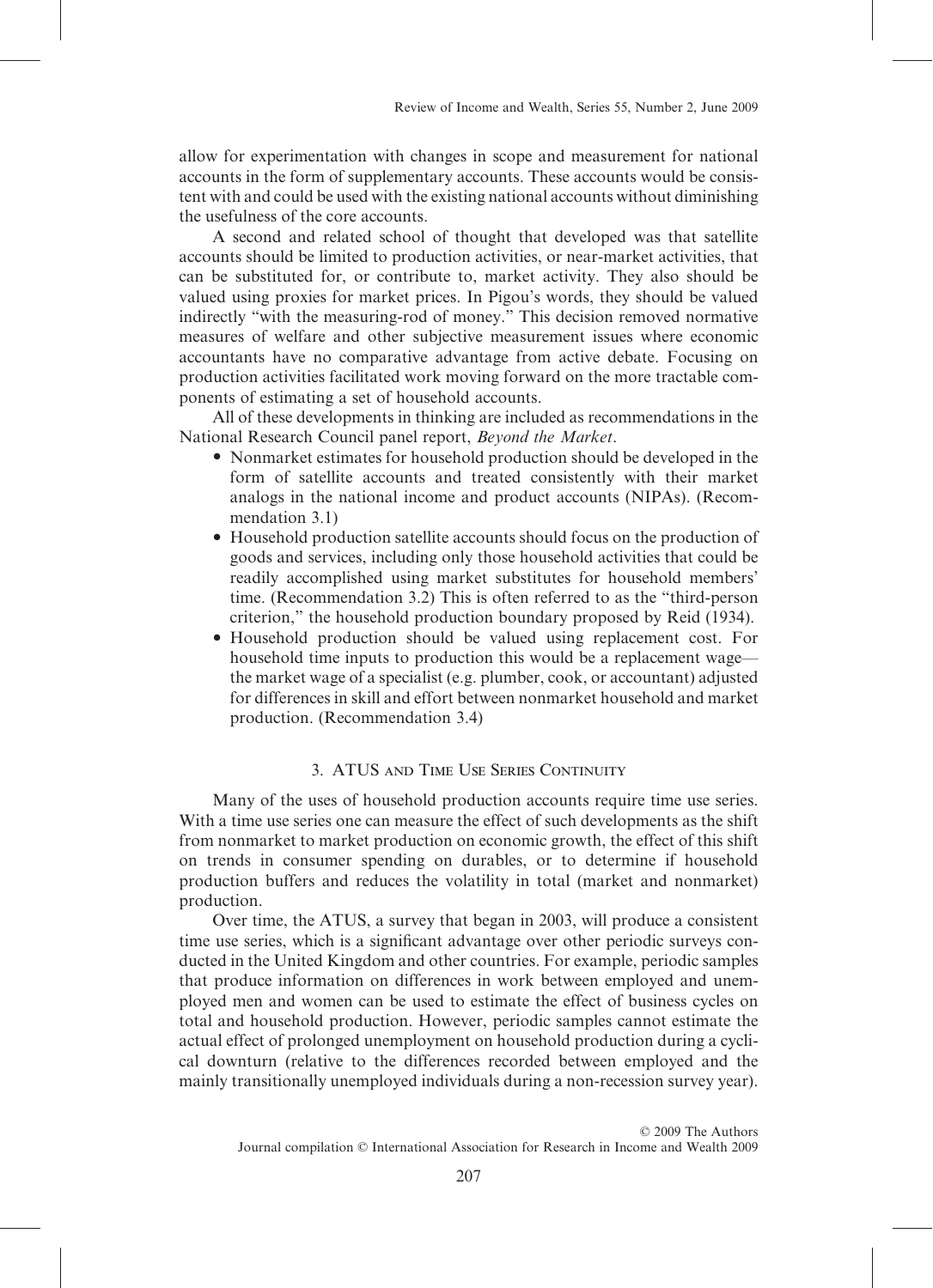There were a number of time use surveys conducted in the United States, including those conducted at the University of Michigan in 1965–66, 1975–76, and 1985 and at the University of Maryland in 1992–93 and 1998–99. These surveys used different sample designs and were of much smaller sample size than the ATUS survey. ATUS 2003 has a total response size of over 20,000 diary days, and ATUS 2004 has approximately 14,000 diary days. The response sizes of the earlier surveys ranged from 1,200 to 10,000.

The MTUS (2005) has pulled together all of the U.S. time use studies listed above as well as time use studies from 14 other countries into a harmonized database. For the time series used in this paper for individuals aged 18 and over, the MTUS database for 1965, 1975, and 1985 has been combined with the ATUS data for 2003 and 2004.<sup>3</sup> Table 1 presents household production hours for seven definition-similar categories from the ATUS and past time use surveys as categorized by MTUS. The 2003 and 2004 ATUS activity data were aggregated into the seven categories shown in Table 1 generally following the MTUS documentation of its aggregation of 2003 ATUS data. However, following the recommendations of *Beyond the Market*, this study diverged from MTUS by excluding activities involving volunteer activities and personal care activities.4

Without additional information on the consistency among the time use surveys, for the purposes of this paper we assume that aggregate hours for household production by population group are consistent and that the differences over time, for the most part, reflect economic and behavioral differences, not differences due to cognitive, sample design, and other survey-related factors. We also make the heroic assumption, bolstered by the MTUS work, that hours across major categories are roughly consistent. Most of the estimates used for this paper are based on aggregate hours, but the specialist/replacement wage estimates (described below) use the distribution of household production hours across the seven activity types and will be affected by inconsistencies. Table 1 compares the time use surveys weighted by population composition, the same weights used in aggregating the household accounts presented in this paper.

How much of the difference in the results from the various surveys, or between MTUS and the original surveys, is to cognitive factors, sample design, sample size, response rates, categorization of time, and potential reporting biases as opposed to economic factors such as the rising market opportunity cost of women's time is unknown.<sup>5</sup> However, one important factor in the increase in childcare time (and corresponding decrease in other categories of time) may be the result of a special ATUS probe for childcare that was intended to address the apparent underreporting of childcare in earlier surveys. Of lesser concern are other factors, such as travel being grouped individually in the MTUS database

<sup>&</sup>lt;sup>3</sup>The Maryland surveys were not used in this paper because the 1998–99 survey has a small sample and the 1992–93 survey is biased heavily towards the weekend. See Appendix 1 for more information.

<sup>4</sup> See Appendix 1 for further information about the time use data used in this paper. A complete mapping between the ATUS and the seven household production categories can be obtained on request from the authors.

<sup>5</sup> The notes in the Appendix 1 document some of these differences. Under a grant from the Glaser Foundation, the Yale Program on Nonmarket Accounts has researched and sponsored several papers analyzing time use surveys and their continuity. Their findings may provide more insight into some of these comparison issues.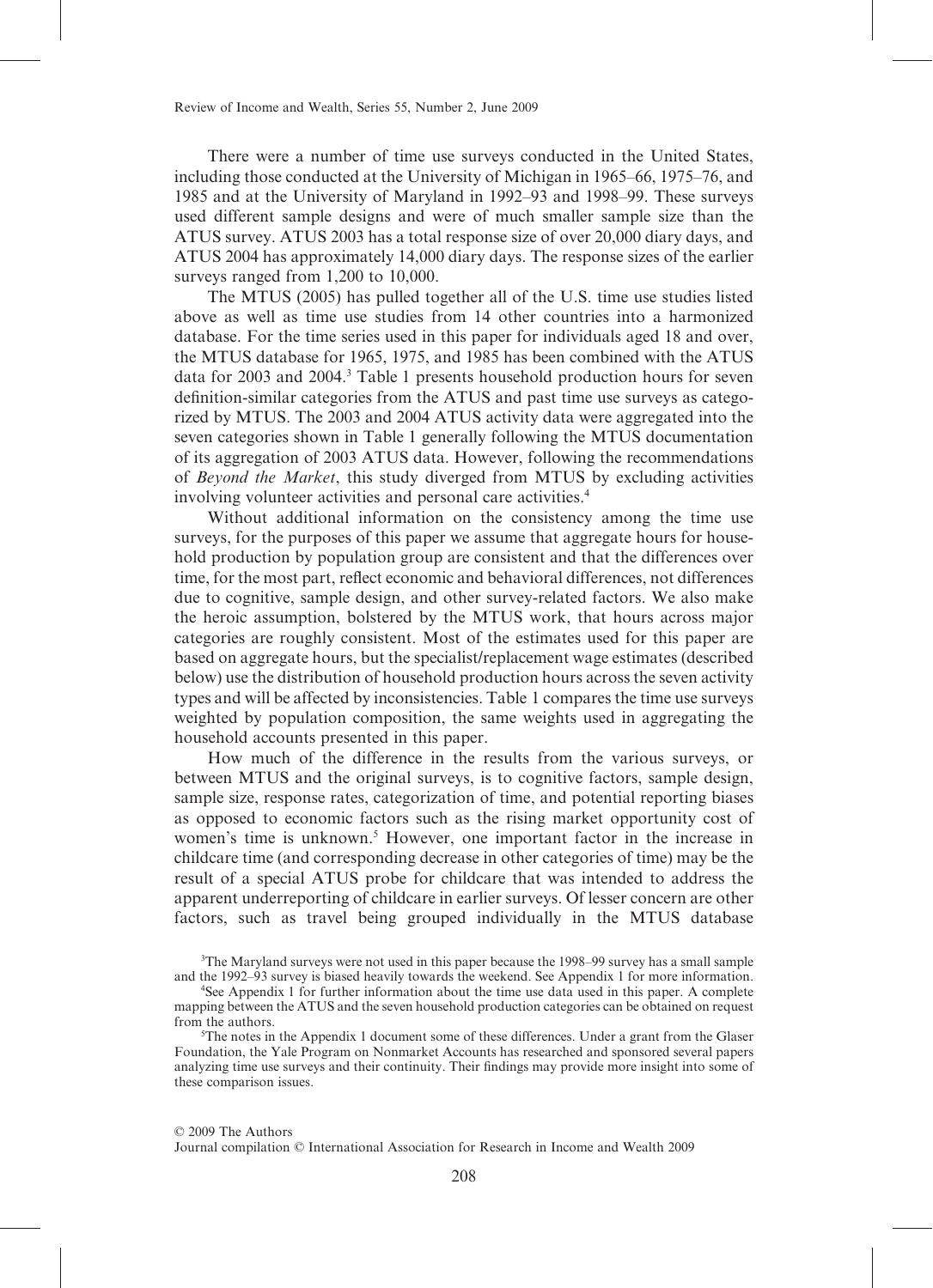TABLE 1 TABLE 1

|                                                                                |          |                          | 2004 | n             | $\epsilon$              | $\overline{\phantom{0}}$ | $\circ$ $\sim$                            |                       | 4                | $\mathbf{C}$  |                   |             |                          | 2004            |         |                  | $\overline{2}$             |           | - 56     |           |                  |       |
|--------------------------------------------------------------------------------|----------|--------------------------|------|---------------|-------------------------|--------------------------|-------------------------------------------|-----------------------|------------------|---------------|-------------------|-------------|--------------------------|-----------------|---------|------------------|----------------------------|-----------|----------|-----------|------------------|-------|
|                                                                                |          |                          | 2003 | 6             | $\sim$                  |                          | n r                                       |                       | 4                | $\sim$        |                   |             |                          |                 |         |                  |                            |           |          |           |                  |       |
|                                                                                |          | Rank $[1 = \text{most}]$ | 1985 |               |                         |                          | <b>t</b>                                  |                       | $\circ$          | $\sim$        |                   |             |                          | 2003            |         |                  | $\sim$                     |           |          |           |                  |       |
|                                                                                |          |                          | 1975 |               | $\sim$                  | $\sim$ $\sim$            |                                           | ᅕ                     | ৩                |               |                   |             |                          |                 |         |                  |                            |           |          |           |                  |       |
|                                                                                |          |                          | 1965 |               | $\sim$                  | $\sim$                   |                                           | 4                     | ◡                |               |                   |             | Rank $[1 = \text{most}]$ | 1985            |         |                  |                            |           |          |           |                  |       |
|                                                                                | Men      |                          | 2004 |               | 2.8                     | 4.6                      | 1.9                                       |                       | 2.4              | 3.3           | 18.7              |             |                          |                 |         |                  |                            |           |          |           |                  |       |
|                                                                                |          | <b>ATUS</b>              | 2003 |               | $\frac{1}{4}$           | 4.8                      | 2.0                                       | 1.8                   | 2.5              | 3.3           | 19.0              |             |                          | 1975            |         |                  |                            |           |          | ७         |                  |       |
|                                                                                |          |                          | 1985 | 2.5           | $\overline{51}$         |                          | $2.5$<br>$-2.5$                           |                       | Ξ                | 3.9           | 18.5              |             |                          |                 |         |                  |                            |           |          |           |                  |       |
|                                                                                |          | <b>NTUS</b>              | 1975 | 1.5           | $2.\overline{3}$<br>4.0 |                          | $\frac{3}{2}$ .0                          |                       | $\frac{1}{4}$ .0 |               | 15.3              |             |                          | 1965            |         |                  | 4                          | t         | ≌        | $\sim$    | $\sim$           |       |
|                                                                                |          |                          | 1965 | ∝.            | 1.8                     |                          | $\begin{array}{c} 0.3 \\ 1.8 \end{array}$ |                       | 1.39             |               | 13.6              | Women & Men |                          |                 |         |                  |                            |           |          |           |                  |       |
|                                                                                |          |                          | 2004 | $\sim$        |                         | 4                        | F                                         | $\sim$                | $\circ$          |               |                   |             |                          | 2004            |         | $\frac{2}{3}$ .7 |                            |           |          |           |                  | 25.0  |
|                                                                                |          |                          | 2003 |               |                         | $\epsilon$               | Ŀ                                         | 4                     |                  | n             |                   |             | <b>ATUS</b>              |                 |         | $5.2$<br>4.7     |                            | 1.5       |          | 3.1       | 3.6              |       |
|                                                                                |          | Rank $[1 = \text{most}]$ | 1985 |               |                         | $\circ$                  | ŋ                                         | 4                     |                  |               |                   |             |                          | 2003            |         |                  |                            |           |          |           |                  | 25.2  |
|                                                                                |          |                          | 1975 |               | 1                       | ७                        | <b>t</b>                                  |                       |                  |               |                   |             |                          | 1985            |         |                  |                            |           |          |           | $\frac{1}{4}$    | 25.8  |
| TIME USE SURVEY COMPARISON; WEIGHTED AVERAGES BY POPULATION AND TIME USE RANKS |          |                          | 1965 |               | 1                       | S                        | L.                                        | $\circ$               | $\epsilon$       | ᅿ             |                   |             |                          |                 |         |                  |                            |           |          |           |                  |       |
|                                                                                | Women    |                          | 2004 |               |                         |                          | こはは1480<br>こはは1480                        |                       |                  |               | 30.8              |             | NTUS                     | 1975            |         |                  | 4 1 5 5 6 9<br>6 6 7 9 9 9 |           |          | 2.6       | $4.\overline{3}$ | 26.1  |
|                                                                                |          | <b>ATUS</b>              | 2003 | 6.0           |                         |                          | $54 - 4$                                  |                       | 3.6              |               | $\overline{31.1}$ |             |                          |                 |         |                  |                            |           |          |           |                  |       |
|                                                                                |          |                          | 1985 | ų             | ω.<br>$\circ$           |                          | $\infty$                                  | 4                     | $\omega$ 4       |               | 4<br>32.          |             |                          | 1965            |         |                  | r san grad<br>1981 da da d |           |          |           |                  | 27.2  |
|                                                                                |          | <b>NTUS</b>              | 1975 | 10.8          | $9.6$<br>3.0            |                          | 0.4                                       | 3.6                   | 3.9              |               | 36.0              |             |                          |                 |         |                  |                            |           |          |           |                  |       |
|                                                                                |          |                          | 1965 | $\frac{8}{2}$ | ≟                       |                          |                                           | 2.8                   | 4.8              | $\frac{3}{4}$ | 39.7              |             |                          |                 |         |                  |                            |           |          |           |                  |       |
|                                                                                | Weighted | hours per<br>average     | week | Cooking       | Housework<br>Odd jobs   |                          | Gardening                                 | Shopping<br>Childcare |                  | Travel        | Total             |             | Weighted average         | hours per week] | Cooking | Housework        | Odd jobs                   | Gardening | Shopping | Childcare | Travel           | Total |

© 2009 The Authors Journal compilation © International Association for Research in Income and Wealth 2009

209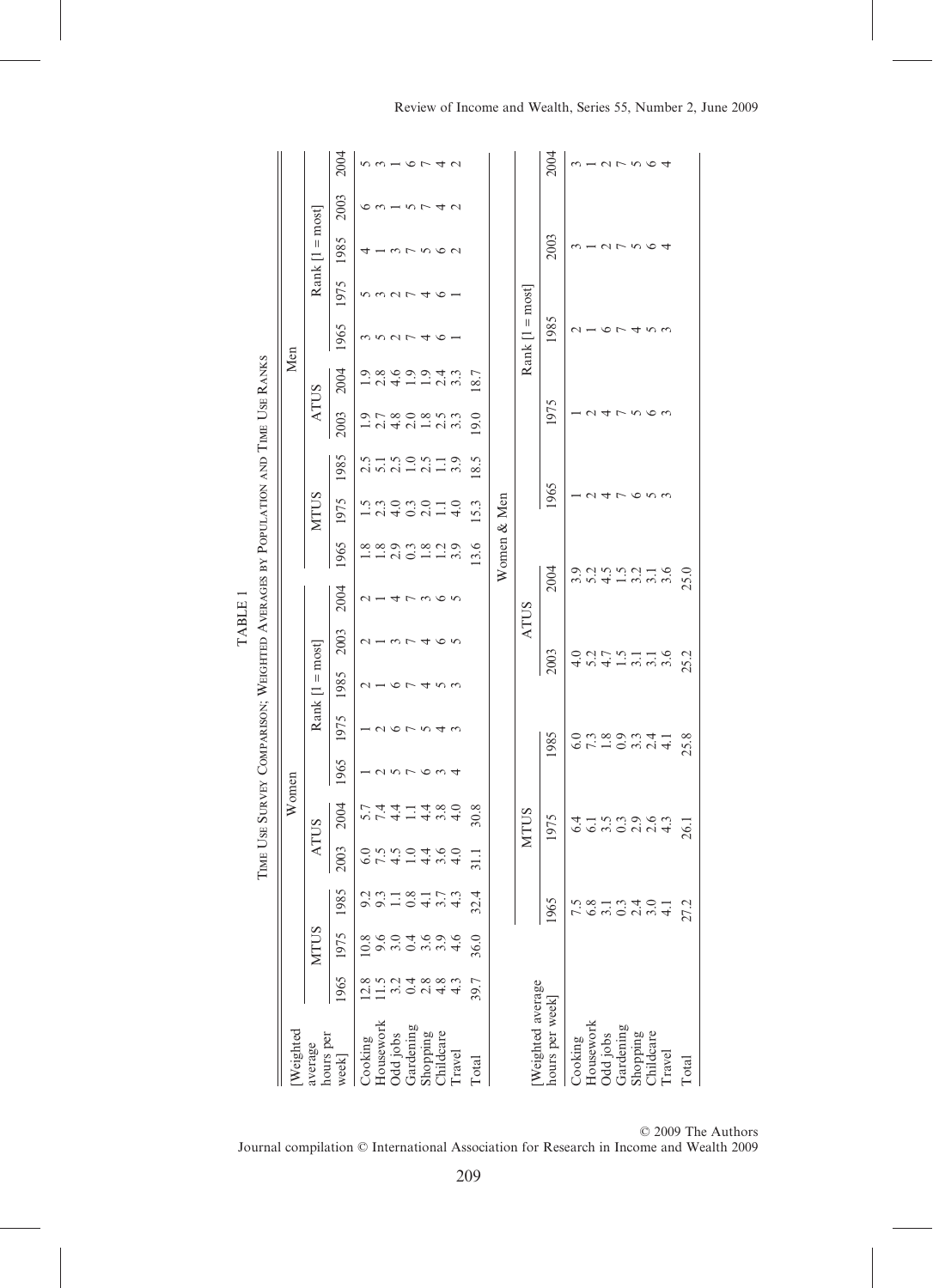as opposed to being allocated across productive activities such as childcare or shopping.

## 4. Household Production Satellite Account Estimates, 1965–2004

The satellite estimates presented in this paper adjust the NIPA gross domestic product (GDP) to show households as producers and consumer durables as investment for production. These satellite accounts also incorporate a return to government capital related to household production.<sup>6</sup>

Similar adjustments have been shown in previous studies, including Landefeld and McCulla  $(2000)$ .<sup>7</sup> However, this study extends this work by (a) incorporating the new ATUS data, (b) narrowing the contribution of government capital to those types most related to household production, (c) examining the effect of satellite account on volatility, and (d) using alternative methods for valuing unpaid work, including quality-adjusted replacement wages as recommended by *Beyond the Market*.

## 4.1. *Adjustments to NIPA GDP Accounts*

Tables 2 and 3 compare the household production satellite accounts to the NIPA accounts and present the adjustments necessary to include household production in NIPA GDP.<sup>8</sup>

## Household Labor and Capital

To maintain the double-entry national accounts, nonmarket household labor and capital are added both to the production side and to the income side, GDP and gross domestic income (GDI), respectively. These additions fully account for household production and household labor income. By recognizing households as part of production, the adjusted accounts also reclassify capital goods purchased by households, consumer durables, as investment.

Consistent with the NIPA accounts, the production side of the household accounts shows the output or services of nonmarket activities, and the income side shows the inputs—the incomes "paid" to labor and capital for their output. While the income side of the accounts is not shown here, the value of nonmarket household services is added to compensation of employees. The services of consumer durables are added to personal income receipts on assets.

To clarify the revised treatment of the household, the summary tables shown as Tables 2 and 3 have slightly rearranged the order of GDP components from their presentation in the NIPAs. Investment in residential structures is moved from

6 Capital services are attributed to government capital stocks in roads. Capital services from security and public buildings which relate to household production, e.g. public day care centers, is not included as we do not have stock data for these items.

7 See Eisner (1989), Jorgenson and Fraumeni (1987), Kendrick (1979), and Ruggles and Ruggles (1970) for other examples.

8 A full household production treatment on both the income and expenditure sides of the account would require output prices (prices  $\times$  quantities) less intermediate goods to calculate value added. For example, the value of a deck built would be the sale price of a finished deck minus the cost of wood, nails, and varnish.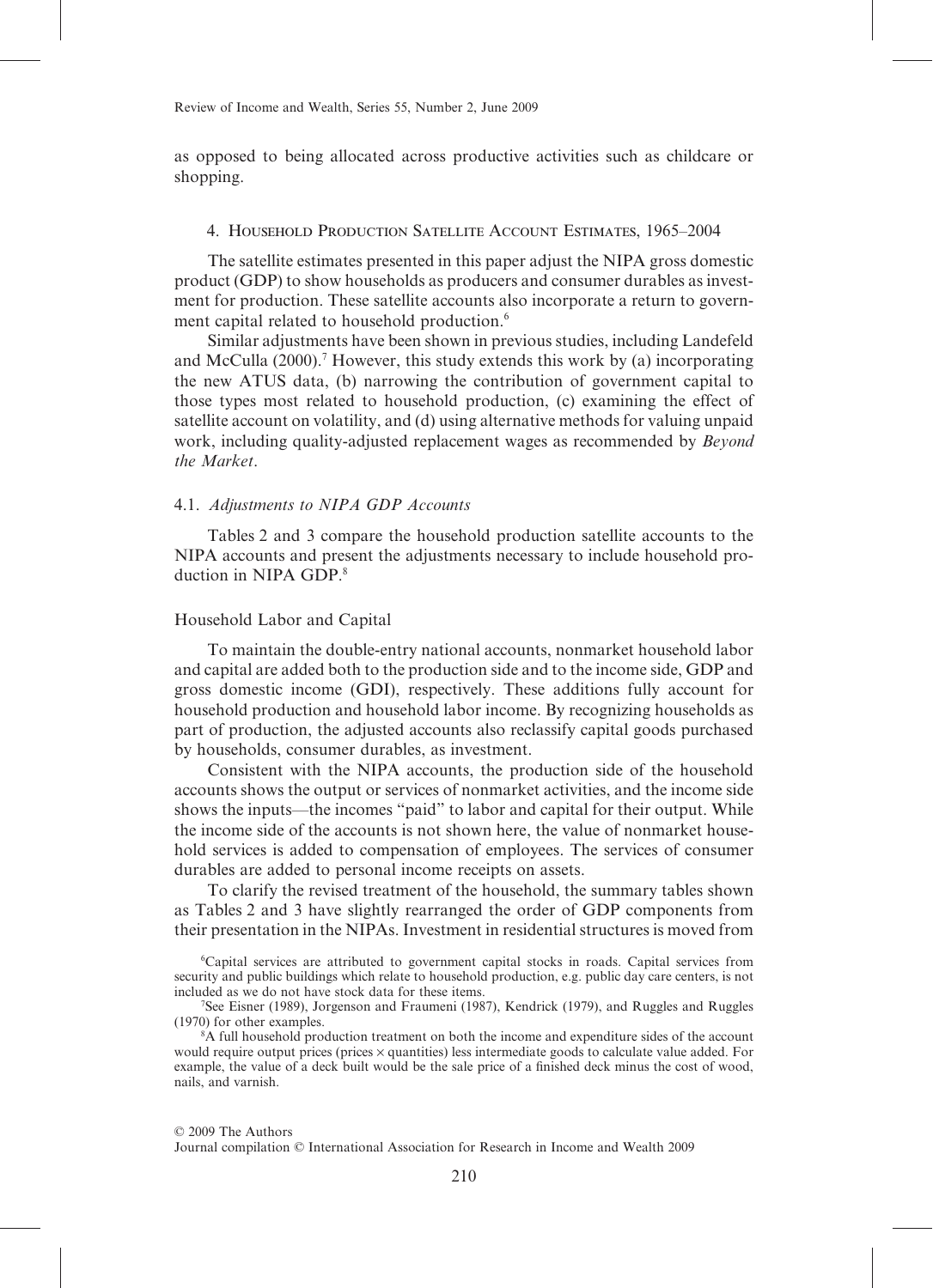|                                                                                                             |                                     |                                                        | NIPA Measures                                                         |                                                                                                    |                                                            |                                           |                                  | Adjusted GDP Measures               |                                                                                                                                                                   |                                                           |
|-------------------------------------------------------------------------------------------------------------|-------------------------------------|--------------------------------------------------------|-----------------------------------------------------------------------|----------------------------------------------------------------------------------------------------|------------------------------------------------------------|-------------------------------------------|----------------------------------|-------------------------------------|-------------------------------------------------------------------------------------------------------------------------------------------------------------------|-----------------------------------------------------------|
| [billions of nominal dollars]*                                                                              | $\frac{1965}{20}$                   | 2004<br>$\odot$                                        | Rate of Change<br>Avg. Annual<br>ීෆි                                  | Contribution to<br><b>GDP</b> Growth<br>§€                                                         | Real Chg. $\binom{9}{0}$ (5)<br>Avg. Annual<br>Rate of *** | 1965<br>(6)                               | 2004                             | Rate of Change<br>Avg. Annual<br>ිම | Contribution to<br><b>GDP</b> Growth<br>වි                                                                                                                        | Real Chg. $\binom{9/6}{10}$<br>Avg. Annual<br>Rate of *** |
| investment<br>Personal consumption expenditures and<br>Gross domestic product                               | 719.1                               | 11,734.                                                | $7 - 78$<br>$7 - 8$                                                   | SEES <del>4</del> 2                                                                                |                                                            | 96.0<br>752.3<br>659.5                    | 14,855.1<br>11,972.9<br>10,381.0 |                                     | 0.5884                                                                                                                                                            |                                                           |
| Personal consumption expenditures<br>Nondurables                                                            | 443.8<br>443.8                      | 8,214.3<br>8,214.3                                     | 6.7                                                                   |                                                                                                    | $1.555$<br>3.3.3.5.9                                       |                                           |                                  | rrrorrrrr<br>Gauro Sunto            |                                                                                                                                                                   | $\circ$                                                   |
| Services                                                                                                    | 191.5                               | 2,368.3<br>4,858.2                                     | 8.7                                                                   |                                                                                                    |                                                            | 191.5                                     | 2,368.3<br>7,943.0               |                                     |                                                                                                                                                                   | ての121168944                                               |
| Services of consumer durables<br>Housing                                                                    |                                     | $_{0.0}$<br>1,221.1                                    | $7.8\,$<br>n.a.                                                       | n.a.                                                                                               | $\overline{31}$<br>n.a.                                    |                                           | 865.3<br>1,221.1                 |                                     | $\infty \circ \omega$                                                                                                                                             |                                                           |
| Depreciation of consumer durables                                                                           |                                     | $_{0.0}$                                               | n.a.                                                                  | n.a.                                                                                               | n.a.                                                       |                                           |                                  |                                     |                                                                                                                                                                   |                                                           |
| Return to consumer durables<br>Nonmarket household services                                                 |                                     | $\begin{matrix} 0.0 \\ 0.0 \end{matrix}$               | n.a.                                                                  | n.a.                                                                                               |                                                            |                                           | 163.5<br>2,219.5                 | 6.1                                 | $14^{25}$                                                                                                                                                         |                                                           |
| Consumer durables**<br>Other                                                                                |                                     | 3,637.1<br>987.8                                       | n.a.<br>5.7                                                           | $\overset{\text{a}}{\mathfrak{D}}\overset{\text{a}}{\mathfrak{D}}\overset{\text{a}}{\mathfrak{d}}$ | $\frac{a}{b}$ a $\frac{a}{c}$ 3.4                          | cod a gla codesera<br>Sud a gla diversito | 69.7<br>3,637.1                  | orrrrrr4                            |                                                                                                                                                                   |                                                           |
| Investment                                                                                                  | n.a.                                | n.a.                                                   | n.a.                                                                  | n.a.                                                                                               | n.a.                                                       |                                           | 1,591.9                          |                                     |                                                                                                                                                                   |                                                           |
| Residential                                                                                                 | n.a.                                | n.a.                                                   | n.a.                                                                  | n.a.                                                                                               |                                                            |                                           | 673.8                            |                                     |                                                                                                                                                                   |                                                           |
| Consumer durables**<br>Gross business investment                                                            |                                     | n.a.                                                   | $\frac{1}{2}$ $\frac{1}{4}$ $\frac{1}{4}$ $\frac{1}{4}$ $\frac{1}{4}$ | n.a.                                                                                               | $1.4$<br>$1.4$<br>$7.4$                                    |                                           |                                  |                                     | n 6 8 8                                                                                                                                                           | $217$<br>$217$<br>$41$                                    |
| Nonresidential fixed investment                                                                             |                                     | 1,928.1<br>1,198.8<br>673.8                            |                                                                       | $\frac{16}{10}$                                                                                    |                                                            |                                           | 1,254.2<br>1,198.8<br>55.4       |                                     |                                                                                                                                                                   | 4.4                                                       |
| Change in business inventories                                                                              |                                     |                                                        |                                                                       | $\circ$                                                                                            | $\frac{na}{2.7}$                                           |                                           |                                  |                                     | $\circ$                                                                                                                                                           | n.a.                                                      |
| Residential                                                                                                 |                                     |                                                        | 7.9                                                                   |                                                                                                    |                                                            |                                           | n.a.                             | n.a.                                | n.a.                                                                                                                                                              | n.a.                                                      |
| Government consumption and investment with<br>Net exports                                                   | 13233365<br>19203455                | $-624.0$<br>$2,215.9$                                  | n.a.<br>7.1                                                           |                                                                                                    | $a$<br>$\frac{a}{2}$                                       | n.a.<br>54.1                              | $-624.0$<br>2,252.0              | n.a.                                | $-5$                                                                                                                                                              | $\frac{a}{21}$                                            |
| capital services                                                                                            |                                     |                                                        |                                                                       |                                                                                                    |                                                            |                                           |                                  |                                     |                                                                                                                                                                   |                                                           |
| and<br>Government consumption expenditure<br>gross investment                                               | 51.5                                | 2,215.9                                                | $\overline{z}$                                                        | $\mathbf{D}$                                                                                       | $\overline{N}$                                             | 151.5                                     | 2,215.9                          | 71                                  | 51                                                                                                                                                                | $\overline{c}$                                            |
| Services of government capital                                                                              | 0.0                                 | 0.0                                                    | n.a.                                                                  | n.a.                                                                                               | n.a.                                                       | 2.6                                       | 36.1                             | 7.0                                 | 0                                                                                                                                                                 | 2.7                                                       |
| Other aggregates<br>Labor income                                                                            |                                     | 6,687.6                                                |                                                                       |                                                                                                    |                                                            | 621.9                                     |                                  |                                     |                                                                                                                                                                   |                                                           |
| Personal income                                                                                             |                                     | 9,713.3                                                |                                                                       | 52                                                                                                 |                                                            | 830.0                                     | 8,907.1<br>12,798.1              |                                     |                                                                                                                                                                   |                                                           |
| Personal savings                                                                                            |                                     |                                                        |                                                                       |                                                                                                    | a wa du<br>u wa du                                         |                                           | 368.1<br>2,846.1                 |                                     |                                                                                                                                                                   |                                                           |
| Private investment<br>Gross savings                                                                         | 395.7<br>555.7<br>554158.5<br>158.7 | $\begin{array}{c} 151.8 \\ 928.1 \\ 572.0 \end{array}$ | 75374<br>75374                                                        | $-50$                                                                                              |                                                            | 58.2<br>176.8<br>217.1                    | 2,490.1                          | 1.3845<br>1.3845                    |                                                                                                                                                                   | 80512<br>200512                                           |
| *All numbers are based on nominal data unless otherwise noted.<br>** Under current NIPA methodolo<br>Notes: |                                     |                                                        |                                                                       |                                                                                                    |                                                            |                                           |                                  |                                     | gy, a portion of expenditures on "other motor vehicles and parts" are allocated as maintenance expenditures and are not capitalized in the fixed assets accounts. |                                                           |
| *** Income items and adjustments                                                                            |                                     |                                                        |                                                                       | not in the NIPAs are deflated by personal consumption expenditures prices.                         |                                                            |                                           |                                  |                                     |                                                                                                                                                                   |                                                           |

© 2009 The Authors Journal compilation © International Association for Research in Income and Wealth 2009

TABLE<sub>2</sub> TABLE 2

NIPA GDP and Additional GDP Incrime of Household Production: GDP Levels and Rates of Change 1965 and 2004 Household Production: GDP Levels and Adjusted GDP Inclusive of NIPA GDP and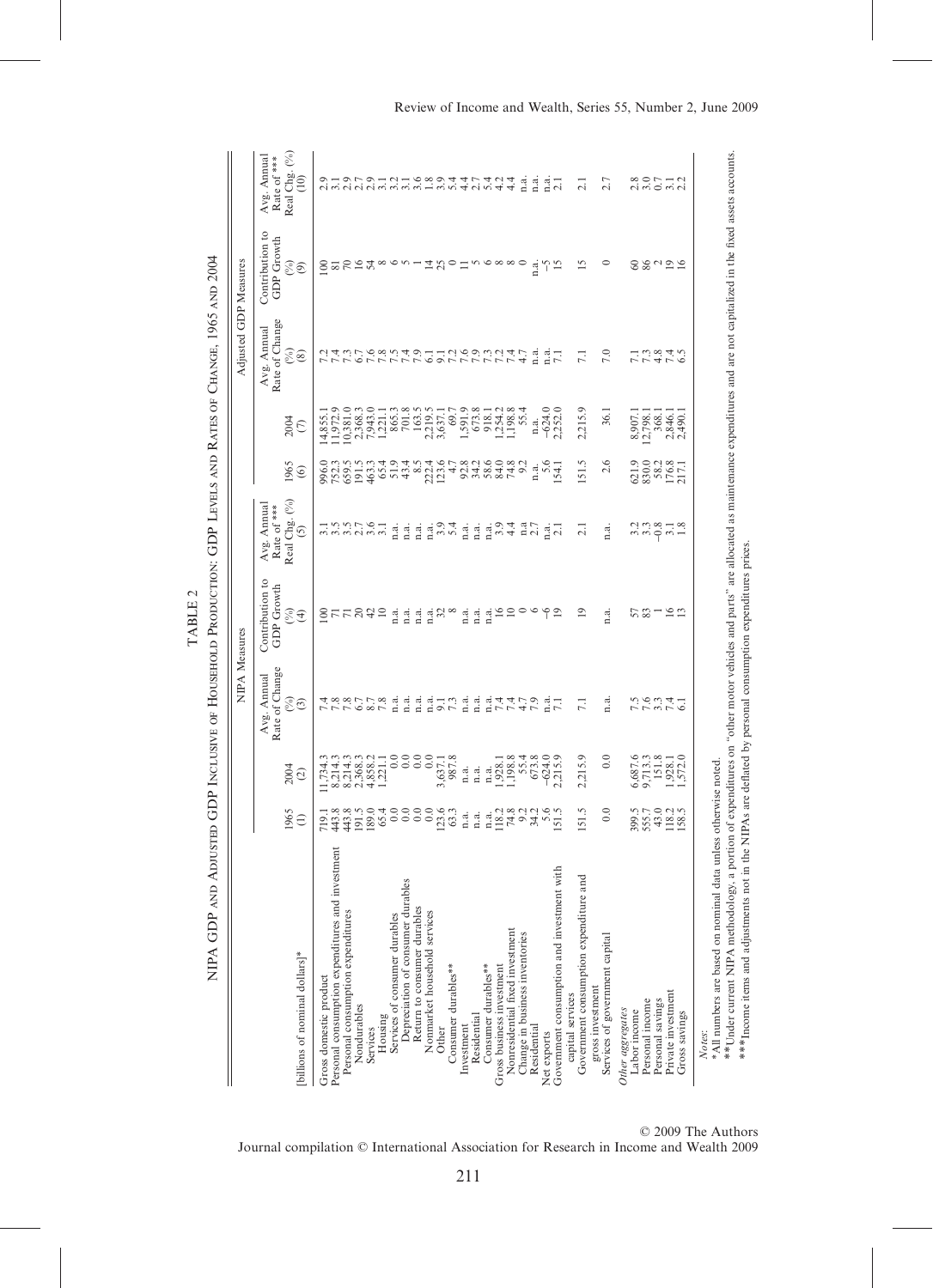|                                                                                                                                 |                                            | Component Incr.<br>from Adjust. $(\%)$                |                    | on NIPA GDP $(\%)$<br>Impact of Adjust | of NIPA GDP $(\%)$                          | Component Shares        |                    | Satellite Components<br>Share of Adjusted<br>$GDP$ $(^{96}_{6})$ |
|---------------------------------------------------------------------------------------------------------------------------------|--------------------------------------------|-------------------------------------------------------|--------------------|----------------------------------------|---------------------------------------------|-------------------------|--------------------|------------------------------------------------------------------|
|                                                                                                                                 | 1965<br>$\ominus$                          | 2004                                                  | 1965<br>$\odot$    | $\frac{364}{4}$                        | 1965<br>$\odot$                             | 2004                    | $\frac{1965}{(7)}$ | $\frac{2004}{(8)}$                                               |
| Gross domestic product                                                                                                          |                                            |                                                       |                    |                                        | $\Xi$                                       | $\geq$                  |                    |                                                                  |
| Personal consumption expenditures and investment                                                                                | 954                                        | ಬೆಕೆ ಸಂದಿಂ                                            | uowowa             | nagogor                                |                                             |                         |                    |                                                                  |
| Personal consumption expenditures                                                                                               |                                            |                                                       |                    |                                        | n.a.<br>027<br>28                           | dsged                   |                    |                                                                  |
| Nondurables<br>Services                                                                                                         | $\circ$                                    |                                                       |                    |                                        |                                             |                         | 247                |                                                                  |
| Housing                                                                                                                         | 145                                        |                                                       |                    |                                        |                                             |                         |                    |                                                                  |
| Services of consumer durables                                                                                                   | n.a.                                       | n.a.                                                  |                    |                                        | n.a.                                        | n.a.                    |                    |                                                                  |
| Depreciation of consumer durables                                                                                               | n.a.                                       | n.a.                                                  |                    | $\circ$ .                              | $a$ .<br>n.a.                               | n.a.                    |                    |                                                                  |
| Return to consumer durables                                                                                                     | n.a.                                       | n.a.                                                  |                    |                                        |                                             | n.a.                    |                    |                                                                  |
| Nonmarket household services<br>Other                                                                                           | n.a.                                       | $\overset{\text{a}}{\circ} \overset{\text{o}}{\circ}$ | e-moduwadoo        | - ≘ ∽ ఞ                                | $\overset{\text{a}}{\Gamma}{}^{\text{D}}$ 9 | $n_a$ $\approx$         | 22                 | 2582888667237427                                                 |
| Consumer durables*                                                                                                              | $\sim$                                     |                                                       |                    |                                        |                                             |                         | n.a.               |                                                                  |
| Investment                                                                                                                      | $\rm ^{a. a.}$                             | n.a.                                                  |                    | 4                                      | $\begin{array}{c}\n a \\  n \end{array}$    | n.a.                    |                    |                                                                  |
| Residential                                                                                                                     |                                            |                                                       |                    |                                        |                                             | n.a.                    |                    |                                                                  |
| Gross business investment*<br>Consumer durables                                                                                 | $-29$                                      | $-35$                                                 |                    | 00900                                  | $1.46$<br>10                                | $^{\rm na.}_{\rm 16}$   | on0000-            | $\circ \circ \circ \circ \circ$                                  |
| Nonresidential fixed investment                                                                                                 |                                            |                                                       |                    |                                        |                                             |                         |                    |                                                                  |
| Change in business inventories                                                                                                  | $\circ$                                    |                                                       |                    |                                        |                                             | $\frac{1}{2}$ 0 $\circ$ |                    |                                                                  |
| Residential                                                                                                                     |                                            | oooono                                                | $\eta \circ \circ$ | ۴                                      |                                             |                         | n.a.               | n.a.                                                             |
| ment with capital services<br>Government consumption and invest<br>Net exports                                                  |                                            |                                                       |                    |                                        |                                             | $\frac{6}{2}$           |                    |                                                                  |
| Government consumption expenditure and gross investment                                                                         | $\circ$ $\circ$                            |                                                       |                    | $\circ \circ \circ \circ$              | ភភ                                          | $\overline{19}$         |                    | †ຕຕ⊝                                                             |
| Services of government capital                                                                                                  | n.a.                                       | n.a.                                                  |                    |                                        | n.a.                                        | n.a.                    |                    |                                                                  |
| Household PCE and investment share of GDP<br>Other aggregates                                                                   | n.a.                                       | n.a.                                                  | n.a.               | n.a.                                   |                                             |                         |                    |                                                                  |
| Private investment share of GDP                                                                                                 | n.a.                                       | n.a.                                                  | n.a.               | n.a.                                   | 82                                          | ೯೯೦೦                    | <b>28234</b>       | ವ೨೫೫                                                             |
| vate investment<br>Household investment share of priv                                                                           |                                            | n.a.                                                  | n.a.               | n.a.                                   | $\circ$                                     |                         |                    |                                                                  |
| services of consumer<br>Nonmarket household services and<br>durables share of PCE                                               | n.a.<br>n.a.                               | n.a.                                                  | n.a.               | n.a.                                   |                                             |                         |                    |                                                                  |
| Labor income share of national income (GDP)                                                                                     | n.a.                                       | n.a.                                                  | n.a.               | n.a.                                   |                                             |                         |                    |                                                                  |
| income)                                                                                                                         |                                            |                                                       | n.a.               | n.a.                                   |                                             |                         | $8 - 1$            |                                                                  |
| disposable income)<br>Personal saving rate (% of personal<br>Personal saving rate (% of personal<br>Personal saving as % of GDP | $\begin{array}{c}\n a \\  n\n \end{array}$ | $\begin{array}{c}\n a \\  n\n \end{array}$            | n.a.               | n.a.                                   |                                             | 2500-                   |                    |                                                                  |
|                                                                                                                                 | n.a.                                       | n.a.                                                  | n.a.               | n.a.                                   | ಜ∞೦ ಂಟ                                      | - ഇ                     |                    | $8u$ 4 $v$ $\bar{c}$                                             |
| $%$ of GDP)<br>National saving rate (gross savings                                                                              | n.a.                                       | n.a.                                                  | n.a.               | n.a.                                   |                                             |                         |                    |                                                                  |

\*The apparent negative impacts of the adjustments are solely a result of the reclassification of residential and consumer durables.

Review of Income and Wealth, Series 55, Number 2, June 2009

TABLE 3

TABLE<sub>3</sub>

© 2009 The Authors Journal compilation © International Association for Research in Income and Wealth 2009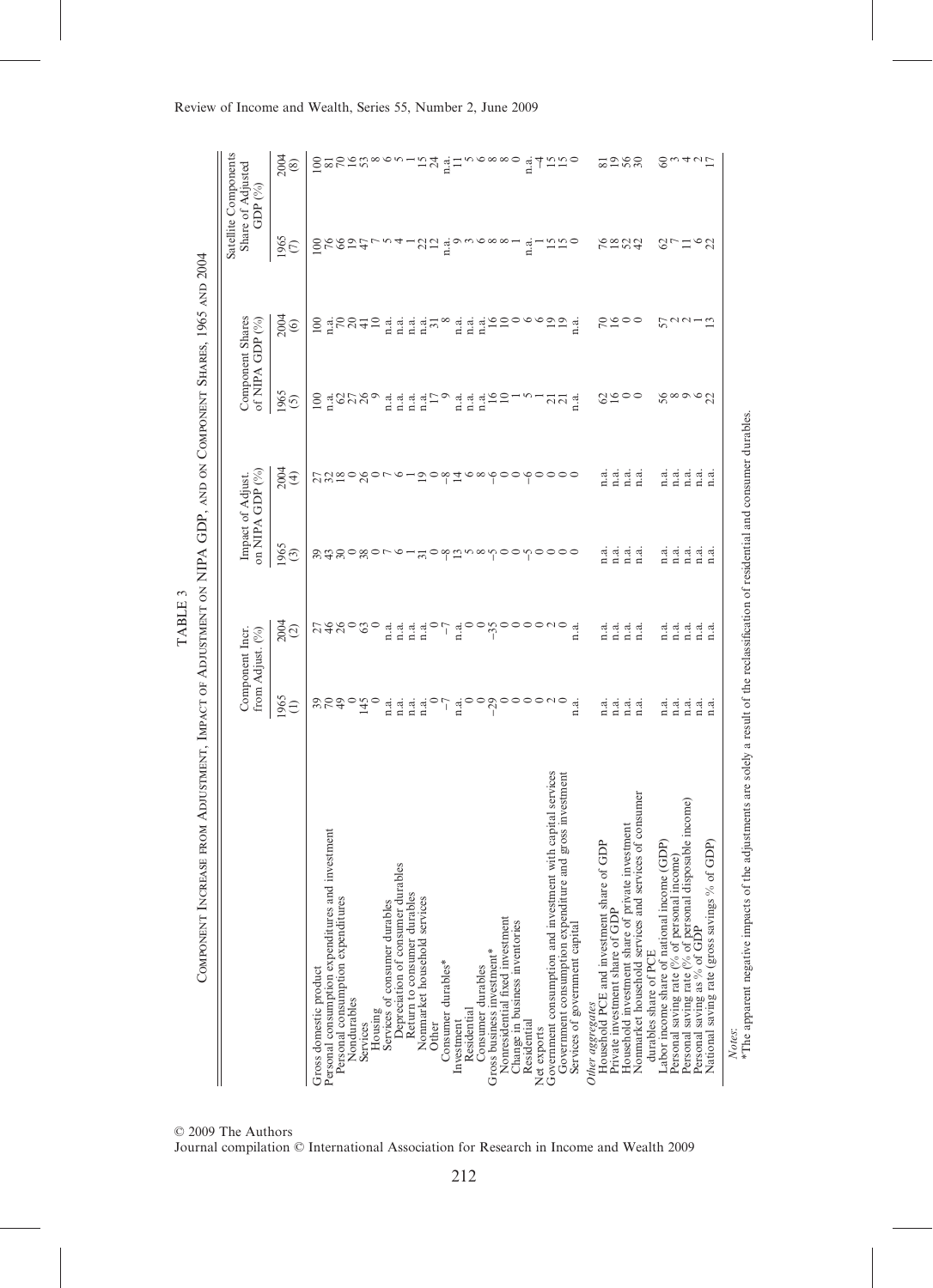"gross business investment" and included in a new category "investment" under the renamed category "personal consumption expenditures and investment." Purchases of consumer durables are also moved to the new investment category. The value of nonmarket household services and the services of consumer durables are added to services in personal consumption expenditures (PCE).

## Other Changes and Adjustments

The other major change in the satellite accounts presented here is to include services of government capital related to household production, namely roads. Only half of the total services from government structures in "highways and streets" are included so as to exclude services provided for non-household production such as general business or government activities.<sup>9</sup>

### 4.2. *Estimates and Their Impact on Growth, 1965–2004*

Tables 2 and 3 show the impact to the existing GDP accounts between 1965 and 2004 of including nonmarket household services, services of consumer durables, and services of roads. The adjustments decrease nominal GDP growth over the entire period from a 7.4 percent annual rate to a 7.2 percent annual rate and decrease real GDP growth over the entire period from a 3.1 percent annual rate to a 2.9 percent annual rate. The flatter growth shows that market production grew at a faster rate as women entered the labor force and household production grew at a slower rate. In other words, the adjustments to the NIPA accounts increased nominal GDP by 39 percent in 1965 and 27 percent in 2004. Including household production also increases the volatility in GDP growth. The variance for nominal NIPA GDP annual growth is 6.9 percentage points versus 7.4 percentage points in the satellite account.

While the adjustments to include household production change many component growth rates, the relative component contributions remain the same. PCE is still the largest contributor to GDP growth, followed by government, investment, and net exports.

### Nonmarket Household Services

The nonmarket household services component is the largest adjustment to create the household production accounts. It is calculated by applying private household (housekeeper) compensation to the household production hours reported by time use surveys. Nonmarket hours are interpolated between survey years (1965–66, 1975–76, 1985, and 2003).<sup>10</sup>

9 The 50 percent share of government roads services is based roughly on car passenger mileage adjusted to exclude commuting to work, buses, and trucks as reported by the Census Bureau for 2000. Applying the same percentage for the entire 1965–2004 period is admittedly arbitrary.

<sup>10</sup>Note that in all calculations of not employed persons, the measurements include Current Population Survey (CPS) definitions of both unemployed and persons not in the labor force. Another possible way to categorize the population is by gender, with a further sub-categorization for women by whether or not, and how many, young children they have. The sub-categorization used in this paper is by employed and not employed in recognition of the substantial changes in labor force participation that occurred over the period 1965 to 2004. Another paper could reflect the impact of young children on time use.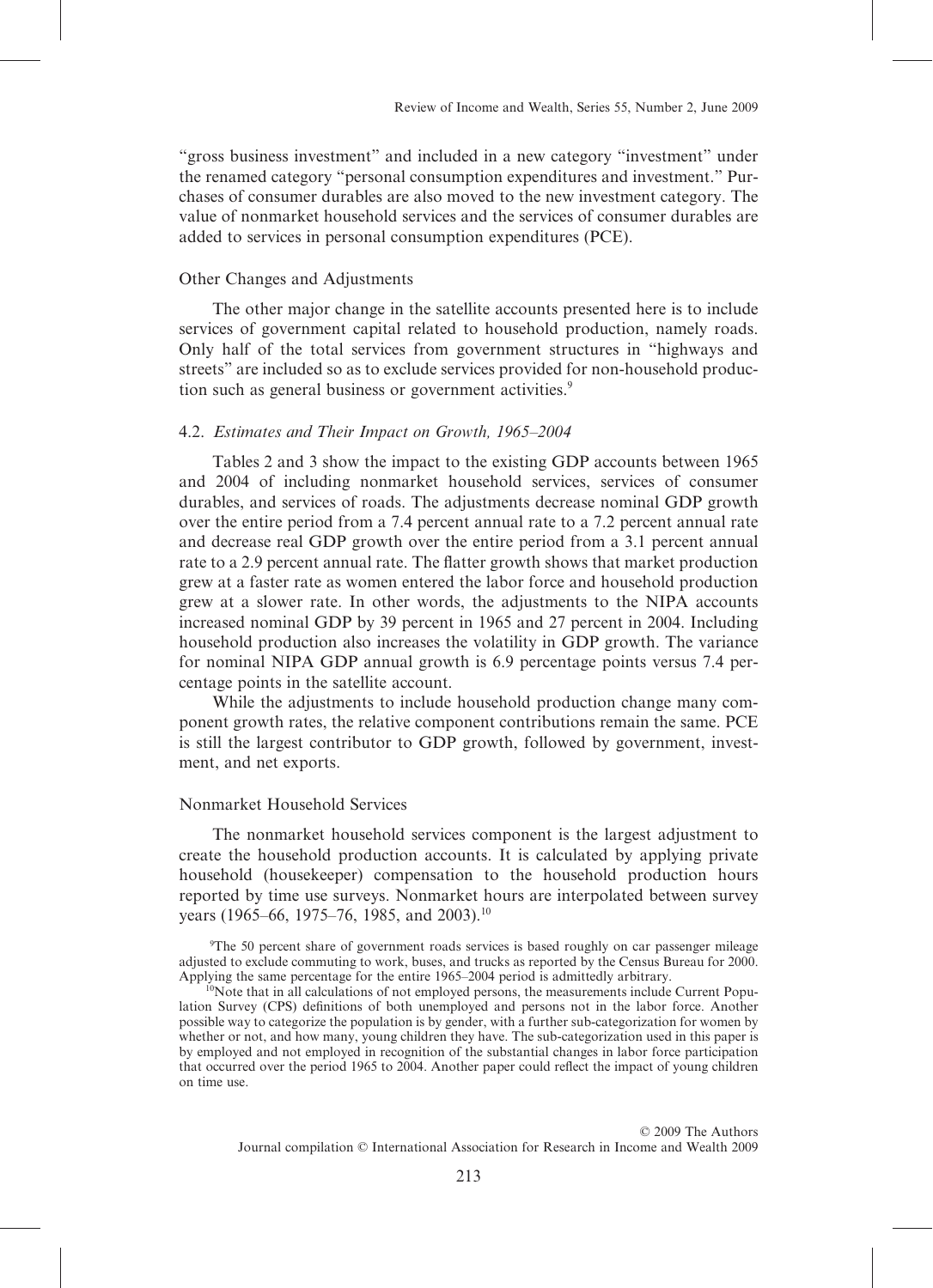Between 1965 and 2004, nonmarket household services grew at a 6.1 percent annual rate, 1.1 percentage points slower than NIPA GDP. Nonmarket household services made up 31 percent of NIPA GDP in 1965 and 19 percent in 2004. This shift in sources of production reflects the increase in women's civilian labor force participation rates from 40 percent in 1965 to 60 percent in 2004. Men's civilian labor force participation rates over the same time period declined from 83 percent to 75 percent.<sup>11</sup> The production shift also demonstrates the changing opportunity costs between market and nonmarket work. In 1965, the average compensation for household workers was 42 percent of the amount received by employed workers (\$2,688 vs. \$6,379). By 2004, this rate had dropped to 31 percent (\$16,464 vs. \$53,953).

### Services of Consumer Durables

The inclusion of the services of consumer durables raises NIPA GDP by 7 percent in 1965 and in 2004, reflecting the increased reliance on technology and household appliances for household production as more labor hours shifted to the workplace. The household capital–labor ratio, as measured by the chained-dollar net stock of consumer durables per person engaged in household production, increased at an annual rate of 3.9 percent between 1965 and 2004.<sup>12</sup> The capitallabor ratio for private nonresidential capital increased at an annual rate of only 1.7 percent over the same time period. This substitution of capital for labor in household production also reflects the lower relative price change. Between 1965 and 2004, the price of consumer durables rose at a 1.8 percent annual rate compared to a 2.7 percent annual rate for private nonresidential capital.

## Government Capital

Including an additional return to government capital related to roads does not noticeably impact NIPA GDP. While net stocks in government "highways and streets" amounted to \$1.7 trillion in 2004, the annual growth rate between 1965 and 2004 for net stocks was 7.0 percent. This is 0.2 percentage points lower than the rate of change of adjusted GDP including household production. The investment returns to roads grew at a 7.0 percent annual rate but consisted of only 0.2 percent of GDP in 2004.

## Income

Measures of income are also affected by the adjustments. Household production increased labor income by 56 percent in 1965 and by 33 percent in 2004. Using a broader measure of income to include income from consumer durable services, personal income grew at a 7.3 percent annual growth rate in the household production accounts compared to a 7.6 percent rate in the NIPAs.

<sup>11</sup> Figures are based on CPS data published by BLS. Note that the data are for people 18 years and older as used in this paper.

 $12$ People aged 18 years are older are used to estimate the number of people engaged in household production.

#### © 2009 The Authors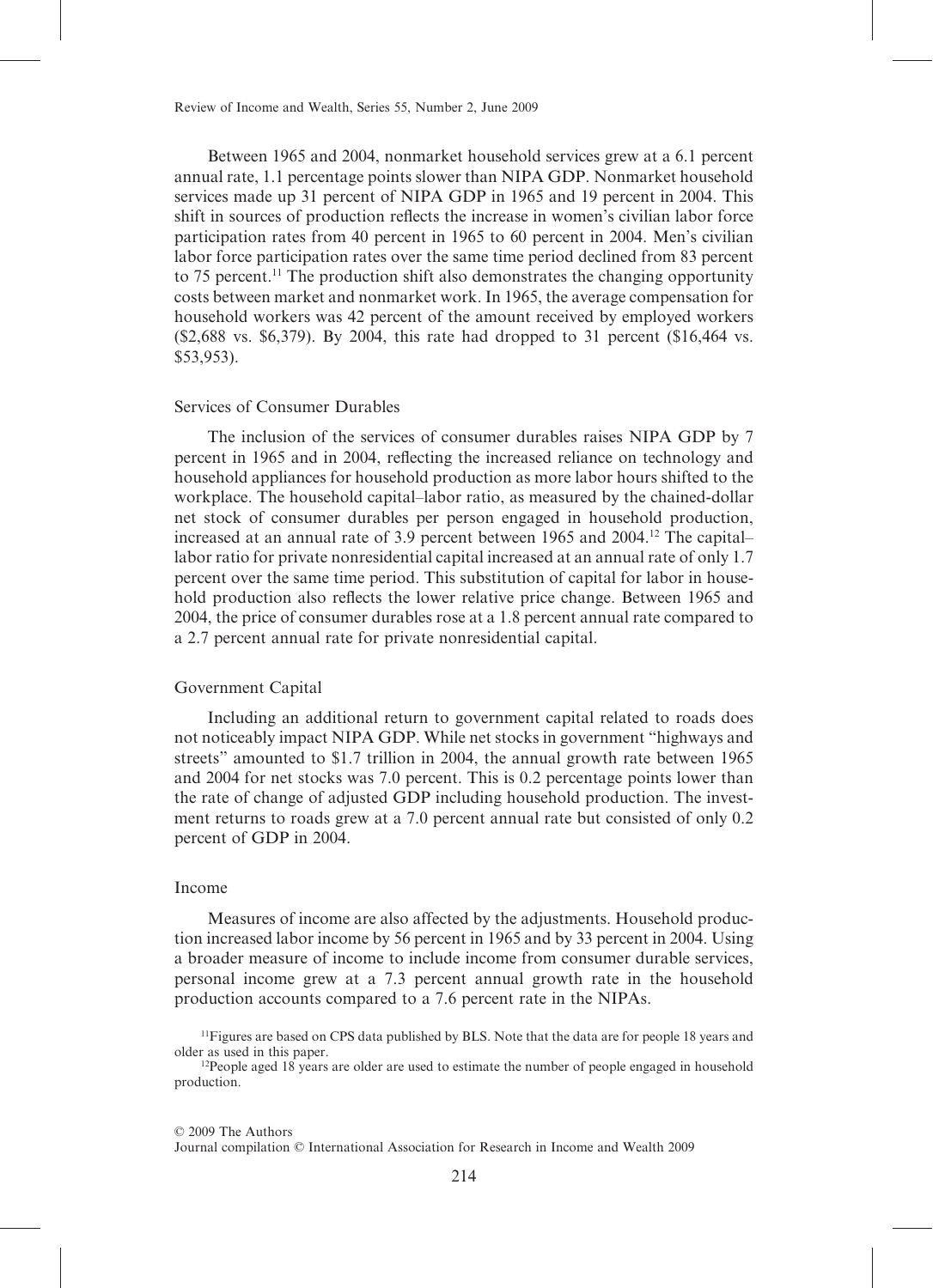## Savings and Investment

The levels of personal investment and personal saving significantly increase by including household production. However, the growth rate of private investment does not change from an annual rate of 7.4 percent. Consumer durables increased private investment by 50 percent in 1965 and 48 percent in 2004. Gross savings grew at an annual rate of 6.5 percent during the entire period in the household production accounts compared to 6.1 percent in the NIPAs.

The level of personal saving is higher in the satellite accounts due to the inclusion of consumer durables as investment, but both the NIPA and household production account saving rate have a downward trend. According to the NIPAs, personal saving as a percent of disposable personal income was 8.6 percent in 1965 and 1.8 percent in 2004. The adjusted accounts report a saving rate of 11.5 percent and 4.2 percent for the same time periods.

## 4.3. *Estimates and Their Impact during Recent Years, 1985–2004*

Overall, including nonmarket household production into NIPA GDP has little impact on the composition and growth of GDP. The larger effects are from the later sub-period 1985–2004.

NIPA GDP growth between 1985 and 2004 is reduced from 5.5 percent to 5.2 percent when household production is included (see Table 6, "Existing" and "Housekeeper" columns). This reflects continued increases in women's labor force participation. During this period, female labor force participation for women aged 18 years or more increased from 55 percent to 60 percent and average household production hours of women dropped from 32.4 to 30.8.

However, as illustrated in Table 4, the 1.6 hour reduction in average women's hours spent in household production is not purely the result of a higher percentage of women being employed. Household production hours of employed women stayed about the same while not employed women hours dropped over this period. Thus, if the female employment rate was fixed at the 1985 rate, the average household production hours would still have dropped 1.0 hour, from 32.4 to 31.4 hours. Economic effects—such as the increasing opportunity cost per hour of nonmarket work, the rapid decline in the price of labor-saving household consumer durables and appliances, and quality of convenience goods such as preprepared food—as well as societal changes explain most of the 1.6 reduction in average hours in household production.

According to NIPA data, the differential between the average hourly compensation of all workers as compared to household workers widened from \$7.75 to \$18.02 between 1985 and 2004. The price of all consumer durables, including home computers and software, dropped at a 0.3 percent annual rate during this period and the price of kitchen and other household appliances dropped at a 0.8 percent rate.

Interestingly, the personal consumption expenditures price index for purchased meals increased faster (3.0 percent annual rate) than that of food purchased for consumption at home (2.5 percent annual rate). However, if one looks at the weighted total cost of home meal production shown in Table 5—using time use data along with data from the NIPAs on the prices for labor, purchased food, consumer durable services, and housing services used in food preparation—it can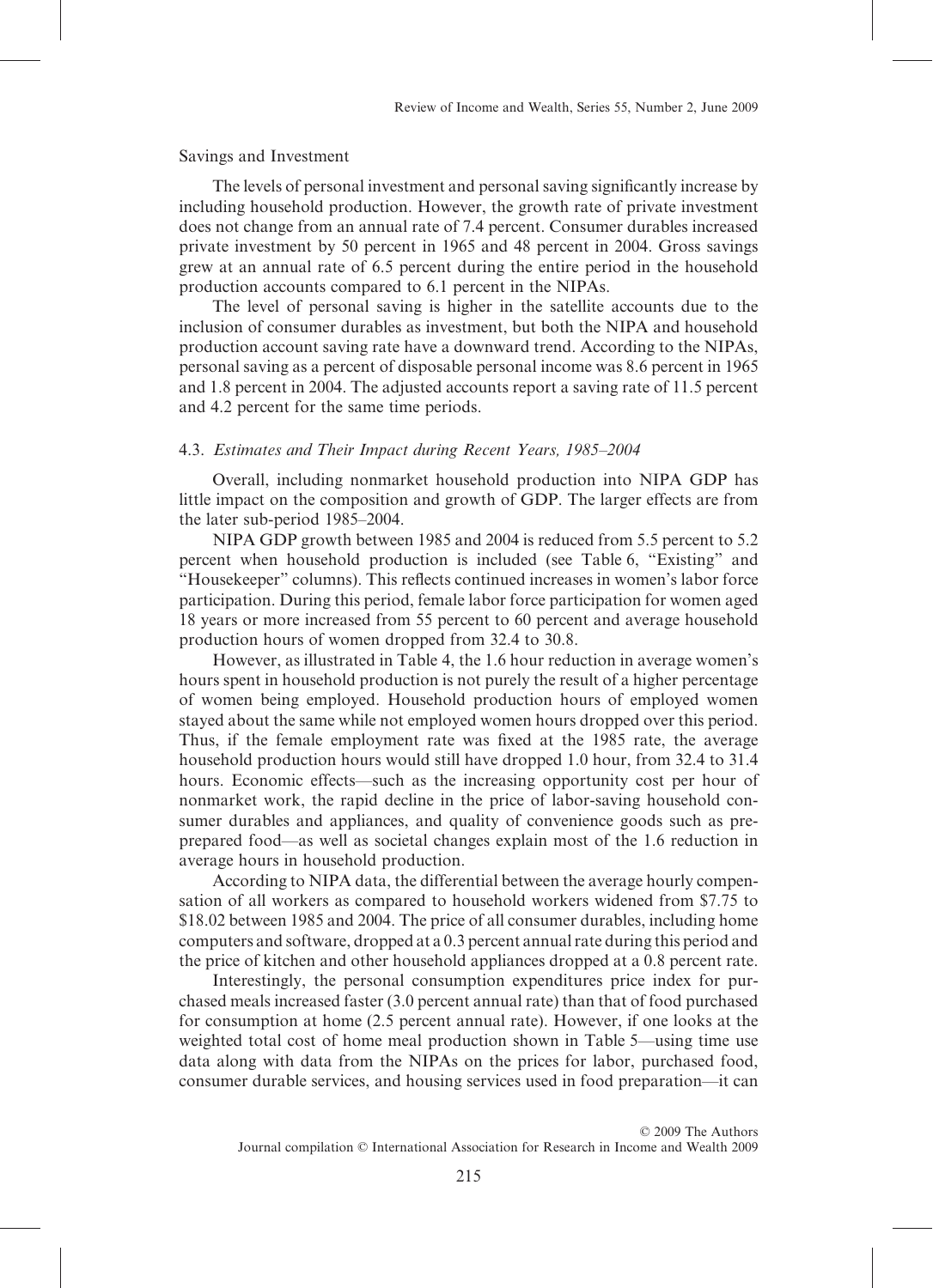|                                                 | 1985 | 2004 | Change | Abs. Change |
|-------------------------------------------------|------|------|--------|-------------|
| Percent of women                                |      |      |        |             |
| Employed                                        | 51.2 | 57.1 | 6.0    | 6.0         |
| Not employed                                    | 48.8 | 42.9 | $-6.0$ | 6.0         |
| Nonmarket labor hours per week                  |      |      |        |             |
| Employed women                                  | 26.4 | 26.5 | 0.1    | 0.1         |
| Not employed women                              | 38.7 | 36.5 | $-2.1$ | 2.1         |
| Weighted average nonmarket labor hours per week |      |      |        |             |
| Employed women                                  | 13.5 | 15.1 | 1.6    | 1.6         |
| Not employed women                              | 18.9 | 15.7 | $-3.2$ | 3.2         |
| Total                                           | 32.4 | 30.8 | $-1.6$ | 4.8         |
| Using 1985 employment status weights            |      |      |        |             |
| Employed women                                  | 13.5 | 13.5 | 0.0    |             |
| Not employed women                              | 18.9 | 17.8 | $-1.0$ |             |
| Total                                           | 32.4 | 31.4 | $-1.0$ |             |
| Percent of total change                         |      |      | 63     |             |
| Using 1985 nonmarket labor hours                |      |      |        |             |
| Employed women                                  | 13.5 | 15.1 | 1.6    |             |
| Not employed women                              | 18.9 | 16.6 | $-2.3$ |             |
| Total                                           | 32.4 | 31.7 | $-0.7$ |             |
| Percent of total change                         |      |      | 45     |             |

TABLE 4 Female Household Production, 1985–2004

*Note*: Numbers may not be additive due to rounding.

be seen that the rising opportunity cost of nonmarket time resulted in a opportunity cost price index for food cooked at home that increased 3.5 percent between 1985 and 2004, 0.5 percentage points above the 3.0 percent rate of increase in restaurant meals. This difference helps to explain why U.S. households ate out more, used more convenience foods, and decreased average cooking hours per week from 6.0 to 3.9 hours per week between 1985 and 2004. This comparison also may suggest that a price index adjusted for the increased variety and quality of packaged, pre-prepared, and frozen foods might show a faster increase in real food consumption that the existing data.<sup>13</sup>

Among other findings, household production hours of employed men rose between 1985 and 2004, but this was offset by the declines in men's labor force participation rates and household hours for men not in the labor force. Average household production hours for employed men rose from 15.8 in 1985 to 17.0 in 2004, while the average of hours for men who were not employed dropped from 25.6 to 23.0 hours.

A final feature of the 1985–2004 results worth noting is the impact of household production on volatility. As noted above, for the entire 1965–2004 period, counting household production increases the volatility of nominal GDP. For the 1985–2004 period, counting household production also raises measured volatility. The variance for GDP increases from 1.5 percentage points to 2.8 percentage points. The larger increase in volatility for the shorter period compared to the period as a whole is the result of the increase in the sensitivity of the wages of household workers to cyclical downturns (see Figure 1). During the last downturn,

<sup>13</sup>U.S. data on real food consumption have shown a puzzlingly slow rate of increase in light of the average weight gain and eating habits of Americans.

© 2009 The Authors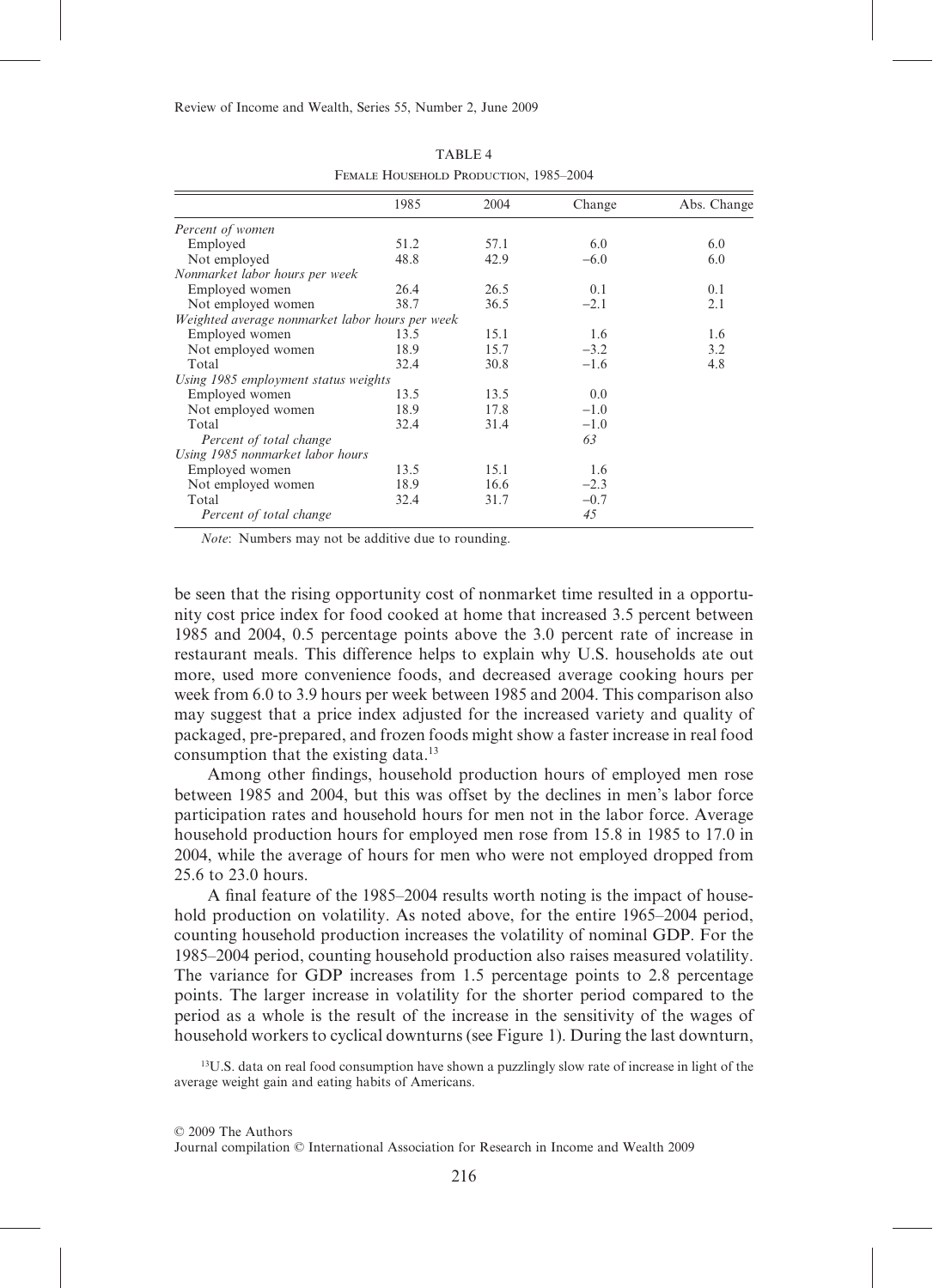| ļ<br>֚֕֡ | ֖֖֖ׅ֖֧֖֧ׅ֖֧֧֚֚֚֚֚֚֚֚֚֚֚֚֚֚֚֚֚֚֚֚֚֚֚֚֚֚֚֚֚֚֚֚֚֬֝֝֓֞֝֓֞֝֬֝֓֞֝<br>l | I<br>i<br>į<br>.<br>.<br>.<br>l | $\overline{\phantom{a}}$ |
|----------|------------------------------------------------------------------|---------------------------------|--------------------------|
|----------|------------------------------------------------------------------|---------------------------------|--------------------------|

HOLD PRODUCTION

| NIPA GDP, percent growth 1985-2004                                                                     |              |               |                                   |                               |                                                                |
|--------------------------------------------------------------------------------------------------------|--------------|---------------|-----------------------------------|-------------------------------|----------------------------------------------------------------|
|                                                                                                        |              |               | Prices                            |                               | Quantities                                                     |
| Food purchased for off-premise consumption<br>Purchased meals and beverages                            |              |               | $\frac{2.5}{3.0}$                 |                               | $\frac{1.8}{2.7}$                                              |
| Household production                                                                                   |              |               |                                   |                               |                                                                |
| billions of dollars]                                                                                   | 1985         | 2004          | Avg. Annual Rate<br>of Change (%) | Expenses (%)<br>Share of 1985 | Price Used                                                     |
| Expenses<br>Food                                                                                       |              |               |                                   |                               |                                                                |
| Food purchased for off-premise consumption<br>Labor                                                    | 311          | 688           | $4.\overline{3}$                  |                               | Off-premise consumption growth                                 |
| Cooking hour times private household compensation<br>Capital                                           | 1,459        | 1,591         | $\widetilde{\phantom{0}}$         | 78                            | All worker compensation growth                                 |
| times consumer durable<br>Cooking % of all hours times housing services<br>Cooking % of household hour | 15<br>83     | 134<br>$28\,$ | 3.5<br>2.5                        |                               | Return on consumer durables growth<br>Return on housing growth |
| Neighted average growth (%)*<br><b>Total</b>                                                           | 3.5<br>1,868 | 2,441         |                                   | 100                           |                                                                |
| Note: *Share of total expenses multiplied by the price index under "price used."                       |              |               |                                   |                               |                                                                |

© 2009 The Authors Journal compilation © International Association for Research in Income and Wealth 2009

217

|  | -0.2 | ____<br>. |
|--|------|-----------|
|  |      |           |
|  |      |           |

Review of Income and Wealth, Series 55, Number 2, June 2009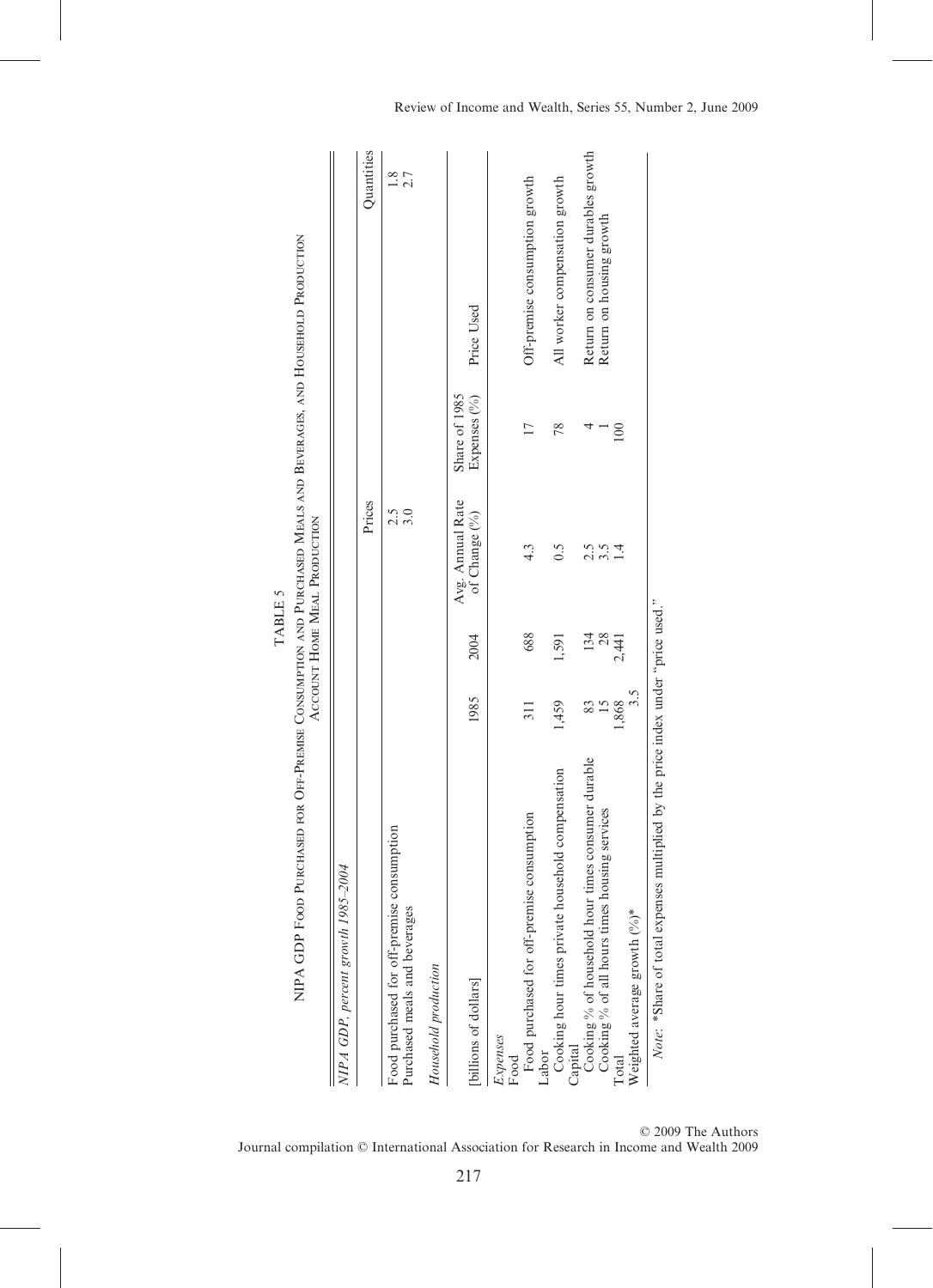

the compensation of household workers dropped from a peak of \$7.83 per hour in 2000 to \$6.78 in 2002 before rebounding in 2003.

## 5. Alternative Estimates of Household Production Time Inputs

Table 6 presents alternative satellite account estimates based on different methods for valuing household production time in 1985 and 2004. This table is organized as follows:

- Column 1 for each year and the growth rate is simply the NIPA GDP estimate.
- Column 2 is the satellite account estimate using the housekeeper wage for valuing household production time (the satellite account as presented above).
- Column 3 uses "specialist" wages for valuing each of the seven categories of household production time. For example, janitorial services wages are used for valuing cleaning time and household goods repair and maintenance wages are used for odd jobs time (see Appendix 2 for a complete listing).
- Column 4 uses judgmental approximations of quality-adjusted replacement cost as recommended in *Beyond the Market*. This approach recognizes that while the average person's productivity in making toast may be equivalent to a professional chef, it is probably lower than that of a roofer in replacing a roof. For those types of work, the specialist wage should be adjusted to reflect the average person's lower productivity (see Appendix 2 for quality adjustment factors).14

 $14$ It was assumed that the productivity of an average individual is less than the productivity of a specialist for the cooking, cleaning, odd jobs, and gardening categories, but equal to that of a specialist for the shopping, childcare, and travel categories. The choice of a 75 percent adjustment for the adjusted categories is arbitrary except in that it reflects that we believe the factor should be less than 100 percent.

© 2009 The Authors Journal compilation © International Association for Research in Income and Wealth 2009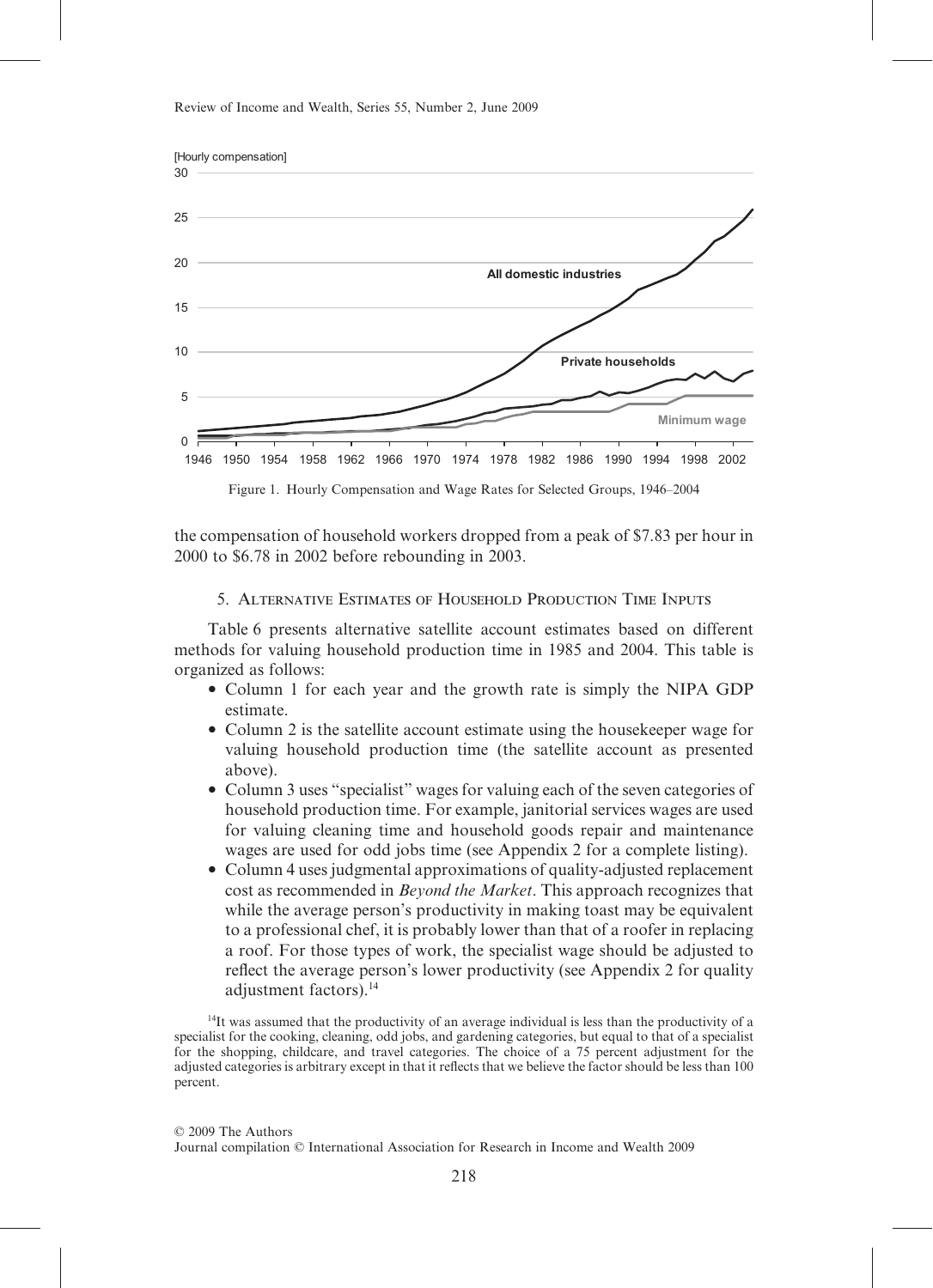|         | -<br>;<br>;<br><b>Controllering</b> |
|---------|-------------------------------------|
|         | <b>CALIFORNIA TV</b>                |
| удиаут. | -<br>-<br>-<br>-                    |
|         |                                     |
|         |                                     |
|         |                                     |
|         | SIVE OF 1                           |
|         |                                     |

|                                                                                                                                                                                                                                             |                |                  |                    | 1985                      |                                                                                                             |                 |                               |                           |                                           | 2004                             |                                                         |                  |
|---------------------------------------------------------------------------------------------------------------------------------------------------------------------------------------------------------------------------------------------|----------------|------------------|--------------------|---------------------------|-------------------------------------------------------------------------------------------------------------|-----------------|-------------------------------|---------------------------|-------------------------------------------|----------------------------------|---------------------------------------------------------|------------------|
| Valuation<br>Approach<br><b>Billions</b> of<br>dollars                                                                                                                                                                                      | Existing       | Housekeeper      | Specialist         | Quality-adj<br>Specialist | Opportunity                                                                                                 | Minimum<br>Wage | Existing                      | Housekeeper               | Specialist                                | Quality-adj.<br>Specialist       | Opportunity                                             | Minimum<br>Wage  |
| Personal consumption expenditures<br>Adjusted gross domestic product                                                                                                                                                                        | 4,220<br>2,909 | 5,701<br>4,354   | 5,913<br>4,565     | 5,713<br>4,365            | 7,494<br>6,146                                                                                              | 5,391<br>4,043  | 11,734<br>8,888               | 14,855<br>11,973          | 15,504<br>12,622                          | 15,043<br>12,161                 | 19,909<br>17,027                                        | 14,080<br>11,197 |
| Personal consumption expenditures<br>and investment<br>Nondurables                                                                                                                                                                          | 2,720          |                  |                    |                           | $\begin{array}{c} 5.888788888888888888155 \\ 4.88827888888888888155 \\ 4.888278888888888155 \\ \end{array}$ | 1,517           | 8,214<br>8,3,8321<br>8,1,4,21 | 10,381                    | $\frac{1,030}{2,368}$                     | 0,569<br>2,368                   | 15,4387<br>12,587<br>12,587<br>12,575,767<br>12,575,767 |                  |
| Services                                                                                                                                                                                                                                    |                |                  |                    |                           |                                                                                                             |                 |                               |                           |                                           |                                  |                                                         |                  |
| Housing                                                                                                                                                                                                                                     | $1,428$<br>413 |                  |                    |                           |                                                                                                             |                 |                               |                           |                                           |                                  |                                                         |                  |
| Nonmarket household services<br>Services of consumer durables                                                                                                                                                                               |                |                  |                    |                           |                                                                                                             |                 |                               | 7943<br>1786578<br>178657 | 8,521<br>1,21868<br>2,868<br>2,57<br>2,57 | 3.1318<br>1.2218657<br>8.1.24657 |                                                         |                  |
| Other                                                                                                                                                                                                                                       |                |                  |                    |                           |                                                                                                             |                 |                               |                           |                                           |                                  |                                                         |                  |
| Consumer durables                                                                                                                                                                                                                           |                |                  |                    |                           |                                                                                                             |                 |                               |                           |                                           |                                  |                                                         |                  |
| Residential<br>Investment                                                                                                                                                                                                                   | 538889888158   |                  | 288272882288888125 | starstvarska u 122        |                                                                                                             |                 | 3.88740<br>3.88740<br>3.9875  | SE SAS<br>SE SAS          | 5223450<br>532351<br>1110                 | ntender<br>Stender               | <b>223395323</b><br>223495423                           |                  |
| Consumer durables                                                                                                                                                                                                                           |                |                  |                    |                           |                                                                                                             |                 |                               |                           |                                           |                                  |                                                         |                  |
| Gross business investment                                                                                                                                                                                                                   |                |                  |                    |                           |                                                                                                             |                 |                               |                           |                                           |                                  |                                                         |                  |
| Nonresidential fixed investment                                                                                                                                                                                                             |                |                  |                    |                           |                                                                                                             |                 |                               |                           |                                           |                                  |                                                         |                  |
| Change in business inventories                                                                                                                                                                                                              |                |                  |                    |                           |                                                                                                             |                 |                               | 533<br>933<br>232         | 533<br>933<br>235                         |                                  |                                                         |                  |
| Adjusted government consumption<br>Net exports                                                                                                                                                                                              |                |                  |                    |                           |                                                                                                             |                 |                               |                           |                                           |                                  |                                                         |                  |
| and investment                                                                                                                                                                                                                              |                |                  |                    |                           |                                                                                                             |                 |                               |                           |                                           |                                  |                                                         |                  |
| Government consumption                                                                                                                                                                                                                      | 879            | 879              | 879                | 879                       | 879                                                                                                         | 879             | 2,216                         | 2,216                     | 2,216                                     | 2,216                            | 2,216                                                   | 2,216            |
| expenditures and gross<br>investment                                                                                                                                                                                                        |                |                  |                    |                           |                                                                                                             |                 |                               |                           |                                           |                                  |                                                         |                  |
| Plus: Services of government capital<br>Addenda:                                                                                                                                                                                            |                | 36               | 36                 | 36                        | 36                                                                                                          | 36              |                               | 36                        | 36                                        | 36                               | 36                                                      | 36               |
| Share of NIPA ("Existing") GDP:                                                                                                                                                                                                             |                |                  |                    |                           |                                                                                                             |                 |                               |                           |                                           |                                  |                                                         |                  |
| Nonmarket household services                                                                                                                                                                                                                |                |                  |                    |                           |                                                                                                             |                 |                               |                           |                                           |                                  |                                                         |                  |
| PCE and household investment                                                                                                                                                                                                                | ⊛ ೦            | $\frac{26}{103}$ | $\frac{31}{108}$   | $\frac{26}{103}$          | $rac{8}{46}$                                                                                                | $\frac{8}{96}$  | $\circ$ $\approx$             | ೨೪°                       | ಸ≌°                                       | $\frac{13}{2}$                   | 640                                                     | 280              |
| Government capital services                                                                                                                                                                                                                 |                |                  |                    |                           |                                                                                                             |                 |                               |                           |                                           |                                  |                                                         |                  |
| Share of respective adjusted GDP:                                                                                                                                                                                                           |                |                  |                    |                           |                                                                                                             |                 |                               |                           |                                           |                                  |                                                         |                  |
| Nonmarket household services                                                                                                                                                                                                                | ေစ့ေ           | $28 -$           | りとこ                | $28 -$                    | ೫ ೫೦                                                                                                        | $75 -$          | ०९०                           | $\frac{5}{81}$            | 220                                       | $\frac{16}{20}$                  | $\frac{25}{25}$                                         | 280              |
| PCE and household investment                                                                                                                                                                                                                |                |                  |                    |                           |                                                                                                             |                 |                               |                           |                                           |                                  |                                                         |                  |
| Government capital services                                                                                                                                                                                                                 |                |                  |                    |                           |                                                                                                             |                 |                               | $\circ$                   |                                           |                                  |                                                         |                  |
| Note: "Existing" (or NIPA) GDP accounts are reorganized to compare to the adjusted GDP scenarios shown in this table. As noted above, a portion of consumer durables expenditures are recognized as maintenance<br>and are not capitalized. |                |                  |                    |                           |                                                                                                             |                 |                               |                           |                                           |                                  |                                                         |                  |

© 2009 The Authors Journal compilation © International Association for Research in Income and Wealth 2009

219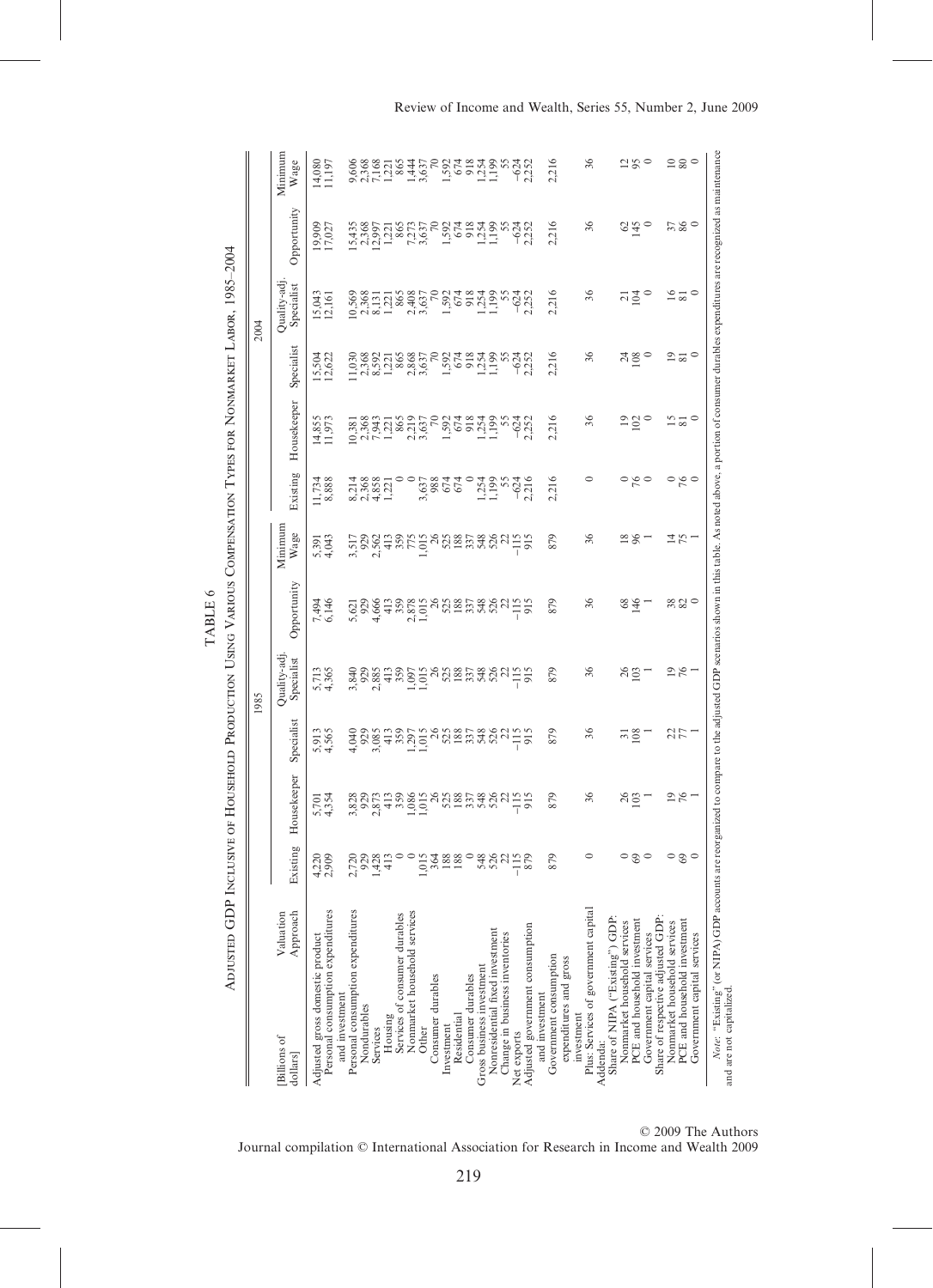- Column 5 shows the opportunity cost approach, which is estimated using the average wage for all workers. This method is not recommended by *Beyond the Market*. As they note, while there is a large consumption value in household production (which is why high-waged physicians work in the garden or cook for their guests), surveys consistently indicate that there is also a large positive consumption value in paid work that is not counted.15
- Column 6 is for reference and simply shows what the satellite account would look like if the federal minimum wage was used to value household production time inputs.

The first feature that comes out of this comparison is that in measuring trend growth in production, the method used makes little difference. The growth rate for NIPA GDP over the 1985–2004 period was 5.5 percent. The alternative GDP with household production satellite account growth rates for all scenarios was 5.2 percent, except for the opportunity cost method, which was 5.3 percent.

In terms of levels, as might be expected, the highest level is produced by the opportunity cost measure, followed by the specialist, quality-adjusted specialist, housekeeper, and minimum wage measure. Measured as share of NIPA GDP, the opportunity cost value of household production time is 62 percent of GDP in 2004 as compared to 24 percent for the specialist, 20 percent for the quality-adjusted specialist, 19 percent for the housekeeper, and 12 percent for minimum wage.

Where the estimates do differ is in the volatility of overall GDP and the trend and volatility in household production. As illustrated in Figure 1, the opportunity cost measure based on the average wages of all workers rises much faster and with less volatility than the series based on lower-income housekeeper and minimumwage workers.

## 6. Output-based Estimates

An important criterion of the double-entry national accounts, which is echoed in a *Beyond the Market* recommendation, is that:

Nonmarket accounts should measure the value and quantity of outputs independently from the value and quantity of inputs whenever feasible. (Recommendation 1.3)

Without such estimates, it is not possible to measure contributions and sources of real economic growth from household production, improvements in the productivity of household production, and a number of other questions that nonmarket accounts could address. One difficulty in implementing this recommendation is the absence of data on household products, such as meals cooked, number of children cared for, loads of laundry, lawns mowed, decks built, and shopping trips taken. The other problem is the difficulty in finding an appropriate price for a near market equivalent.

<sup>&</sup>lt;sup>15</sup>Except for some activities such as cleaning and grocery shopping, surveys have shown that market work has about the same consumption value as nonmarket work. Nordhaus (2006) summarized these results, concluding that "there is no obvious wedge between work and nonwork that can be interpreted as a marginal wage. Indeed, working is in the middle of the pack in terms of enjoyment."

<sup>© 2009</sup> The Authors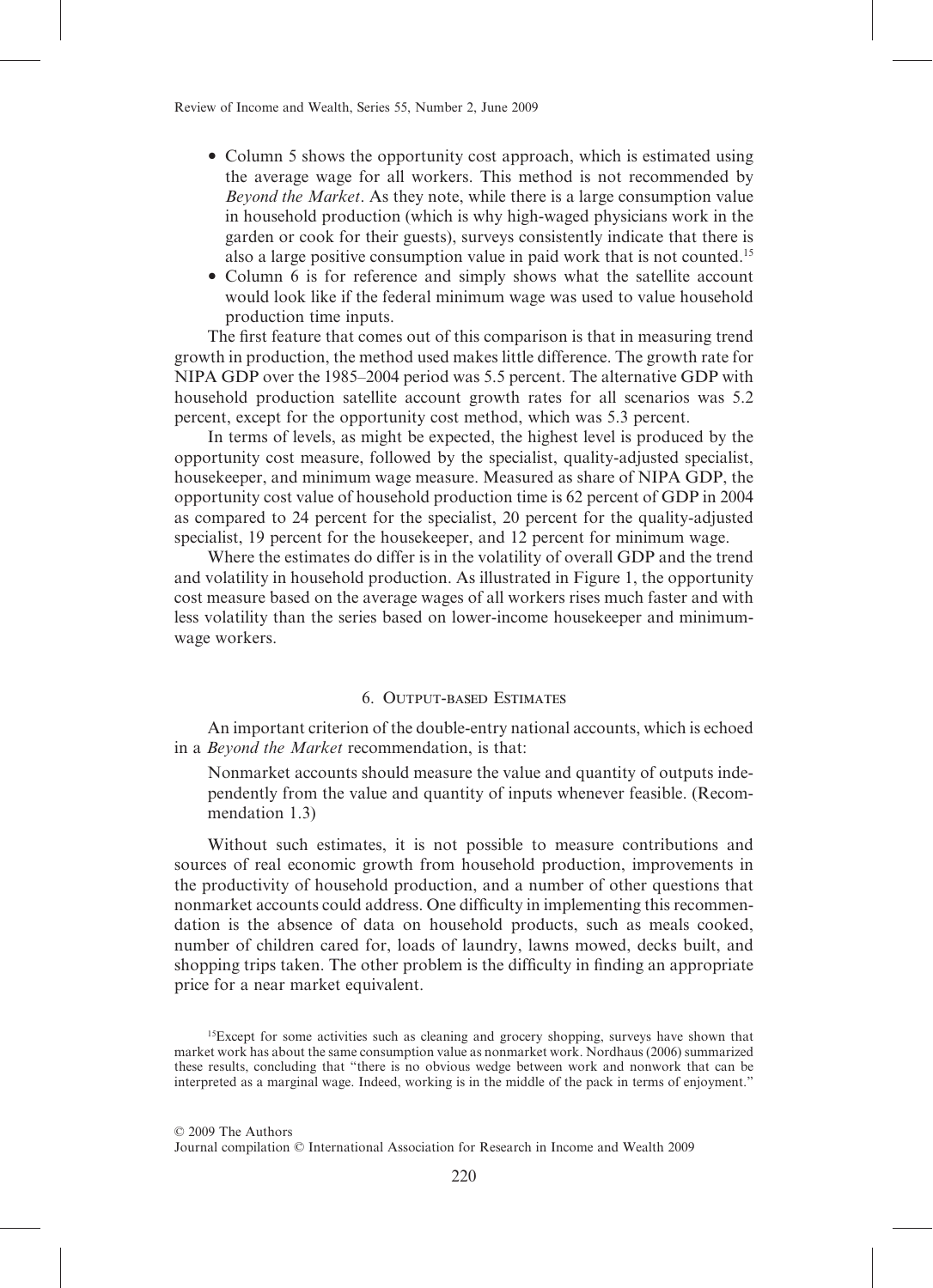Some output-based household production accounts exist, such as those for Australia, Canada, and the United Kingdom. Although the majority of the increase in U.S. NIPA GDP when household production is included is due to the addition of an input-based measure—nonmarket household services—the majority of the adjusted GDP is comprised of output-based measures. Household output-based measures in adjusted GDP include the imputations for housing and consumer durables, and residential and consumer durable investment. However, the innovative output-based household production accounts for Australia, Canada and the United Kingdom point to the possibilities as well as the challenges in producing such accounts.

## 7. Conclusions

The ATUS represents the opening of a new and exciting frontier in economic measurement. With time series data and the rich micro dataset associated with the ATUS, it will be possible to more accurately measure time use and its impact on a number of important economic areas, such as the analysis of consumer demand for items ranging from consumer durables to healthcare. Other expansions that would be possible—with parallel expansions in related source data—include satellite input–output accounts for household production, independent measurements of the inputs and outputs of household production, the cyclical impact of household production, as well as the impact on poverty and other statistics of household production.

Finally, as the United States and other countries—partly through the work of such groups as the MTUS and the UN Delhi Group on Informal Sector Statistics—harmonize their accounting for household production, international comparisons of economic performance will be facilitated, especially for developing economies where nonmarket production is more prevalent.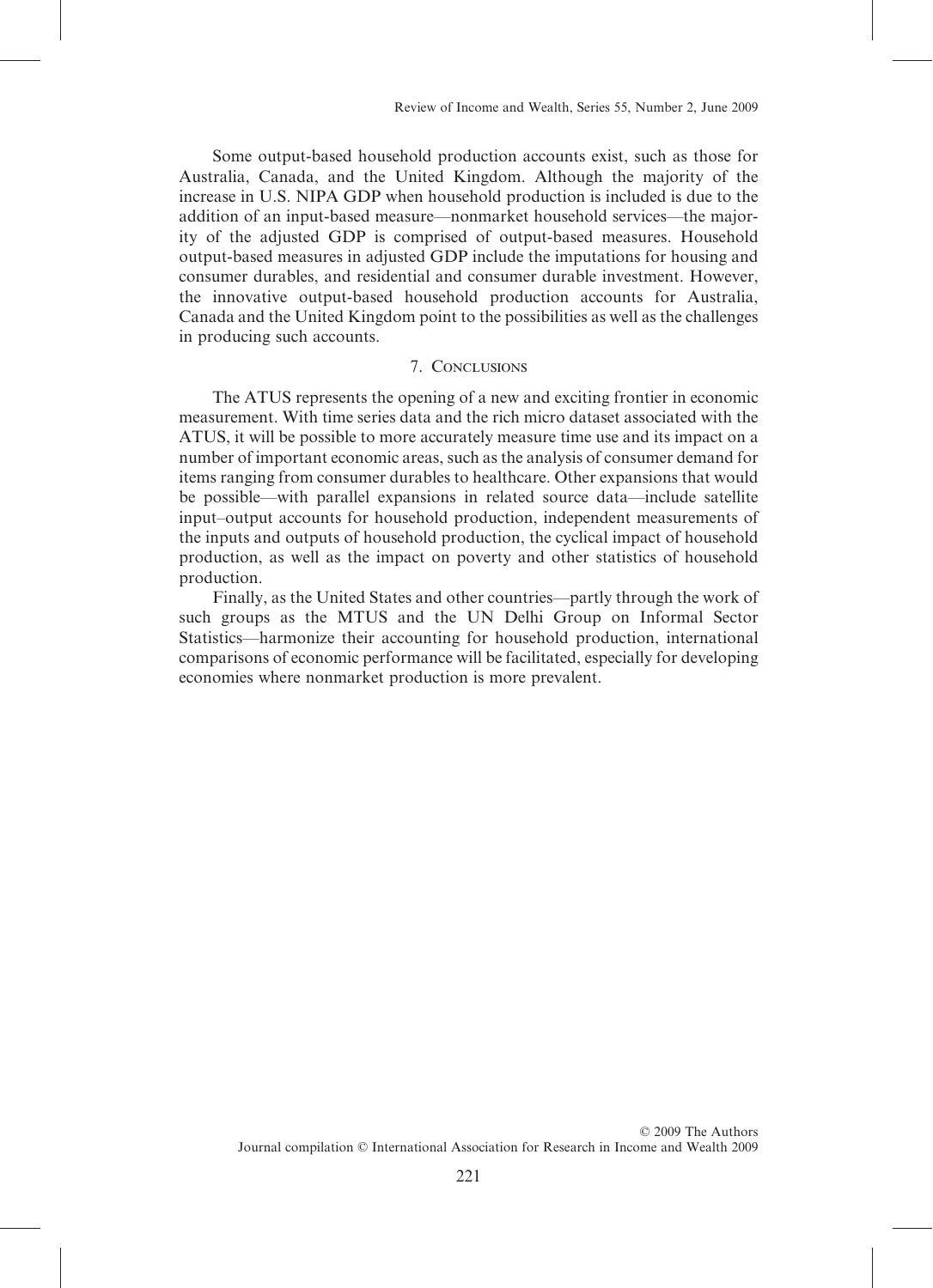|          | 1965-66*                                                                                                                                                  | 1975-76                                                                                                                                     | 1985                                                                                                                                                 | 1992-93                                                                                                                                              | 1998-99                                                                                   | 2003                                                                                                                                                                        | 2004                                                                                                                           |
|----------|-----------------------------------------------------------------------------------------------------------------------------------------------------------|---------------------------------------------------------------------------------------------------------------------------------------------|------------------------------------------------------------------------------------------------------------------------------------------------------|------------------------------------------------------------------------------------------------------------------------------------------------------|-------------------------------------------------------------------------------------------|-----------------------------------------------------------------------------------------------------------------------------------------------------------------------------|--------------------------------------------------------------------------------------------------------------------------------|
|          |                                                                                                                                                           |                                                                                                                                             |                                                                                                                                                      | Not Used                                                                                                                                             | Not Used                                                                                  |                                                                                                                                                                             |                                                                                                                                |
|          |                                                                                                                                                           |                                                                                                                                             |                                                                                                                                                      |                                                                                                                                                      |                                                                                           |                                                                                                                                                                             |                                                                                                                                |
|          |                                                                                                                                                           |                                                                                                                                             |                                                                                                                                                      |                                                                                                                                                      |                                                                                           |                                                                                                                                                                             |                                                                                                                                |
|          |                                                                                                                                                           |                                                                                                                                             |                                                                                                                                                      |                                                                                                                                                      |                                                                                           |                                                                                                                                                                             | 17.0                                                                                                                           |
|          |                                                                                                                                                           |                                                                                                                                             |                                                                                                                                                      |                                                                                                                                                      |                                                                                           |                                                                                                                                                                             |                                                                                                                                |
|          |                                                                                                                                                           |                                                                                                                                             |                                                                                                                                                      |                                                                                                                                                      |                                                                                           |                                                                                                                                                                             | 23.5<br>26.5<br>36.5                                                                                                           |
|          |                                                                                                                                                           |                                                                                                                                             |                                                                                                                                                      |                                                                                                                                                      |                                                                                           |                                                                                                                                                                             |                                                                                                                                |
|          |                                                                                                                                                           |                                                                                                                                             |                                                                                                                                                      |                                                                                                                                                      |                                                                                           |                                                                                                                                                                             |                                                                                                                                |
|          | 890                                                                                                                                                       | 829                                                                                                                                         | 1,385                                                                                                                                                | 2,419                                                                                                                                                |                                                                                           | 6,292                                                                                                                                                                       | 4,119                                                                                                                          |
|          | 159                                                                                                                                                       | 237                                                                                                                                         | 485                                                                                                                                                  | 842                                                                                                                                                  |                                                                                           |                                                                                                                                                                             | $\begin{array}{c} 1,571 \\ 4,402 \\ 3,073 \\ 13,165 \end{array}$                                                               |
| Employed |                                                                                                                                                           | 559                                                                                                                                         |                                                                                                                                                      |                                                                                                                                                      |                                                                                           |                                                                                                                                                                             |                                                                                                                                |
|          |                                                                                                                                                           | 741                                                                                                                                         |                                                                                                                                                      |                                                                                                                                                      | 180                                                                                       |                                                                                                                                                                             |                                                                                                                                |
|          |                                                                                                                                                           | 2,366                                                                                                                                       | 4,243                                                                                                                                                |                                                                                                                                                      |                                                                                           | 19,484                                                                                                                                                                      |                                                                                                                                |
|          | $65+$ subgroup in<br>the 1975–76<br>Survey covered<br>adjusted to<br>include people<br>$65+$ based on<br>data from the $\,$<br>people aged<br>18-65. Data | Consisted of four<br>highest response<br>first wave which<br>paper only uses<br>data from the<br>also had the<br>waves. This<br>rate (72%). | from phone and<br>Based primarily<br>from mail-back<br>original survey<br>Detailed data<br>sample from<br>face-to-face<br>unavailable.<br>interviews | activities such as<br>housework, and<br>childcare much<br>ower than the<br>Survey heavily<br>biased toward<br>the weekend.<br>Individual<br>cooking, | surveys in most<br>higher results<br>Small sample<br>with much<br>han other<br>categories | rate for entire<br>58% response<br>survey.                                                                                                                                  | rate for entire<br>57% response<br>survey.                                                                                     |
|          |                                                                                                                                                           |                                                                                                                                             |                                                                                                                                                      |                                                                                                                                                      |                                                                                           |                                                                                                                                                                             |                                                                                                                                |
|          | Employed<br>Not employed<br>Employed<br>Not employed<br>Not employed<br>Employed<br>Not employed<br>Total nonmarket hours<br>Sample size used             | 11.6<br>22.0<br>27.0<br>47.5<br>2,339<br>545<br>745<br>survey.                                                                              | $23.6$<br>$2.86$<br>12.9                                                                                                                             | 15.8<br>25.4<br>26.4<br>38.7<br>1,056<br>1,317                                                                                                       | for Paper<br>52388<br>5234<br>1,686<br>7,302<br>2,355<br>trend.                           | for Paper<br>2011<br>2012<br>2023<br>1,088<br>374<br>97<br>97<br>$*$ The sample counts include the 361 from the 66+ subgroup in the 1975-76 survey used to adjust the data. | 17.0<br>23.7<br>26.6<br>37.0<br>2,145<br>6,577<br>4,470<br>APPENDIX 1: FURTHER INFORMATION ON THE MTUS DATABASE AND CATEGORIES |

© 2009 The Authors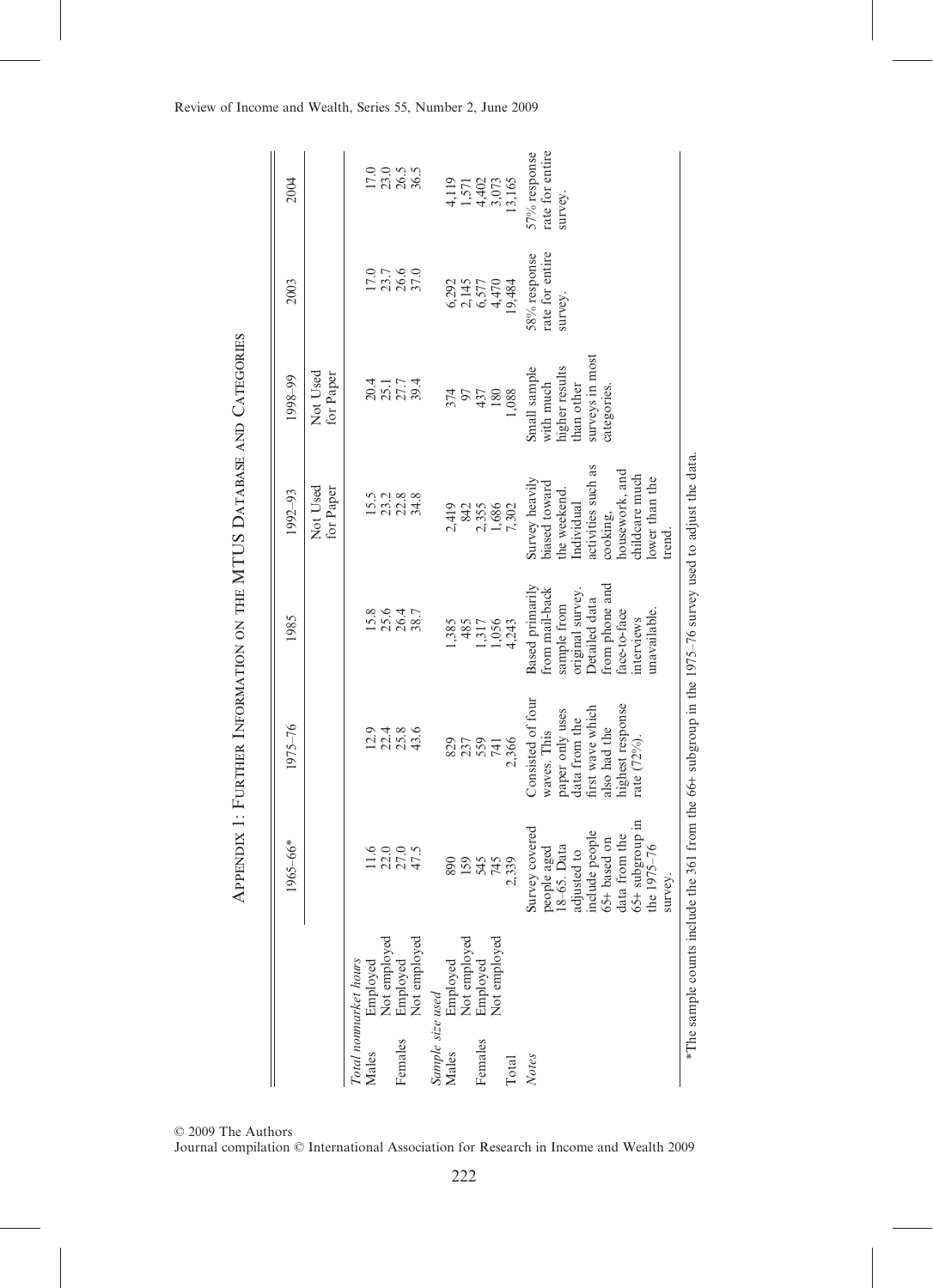| Category                              |                                             | Hourly Wage<br>1985 |                                        | Hourly Wage<br>2004 | Assumed Quality |
|---------------------------------------|---------------------------------------------|---------------------|----------------------------------------|---------------------|-----------------|
|                                       | BLS Industry (CES-SIC)                      |                     | BLS Industry (CES-NAICS)               |                     | Adjustment      |
| <b>Cooking</b>                        | drinking places                             | .33                 | Food services and drinking places      | 7.84                | 75%             |
| <b>Jeaning</b>                        | motels<br>Eating and<br>Hotels and :        | 5.83                | Janitorial services                    | 9.51                | 75%<br>75%      |
|                                       | <i><b>Aiscellaneous repair services</b></i> | 56                  | Household goods repair and maintenance | 4.82                |                 |
| Odd jobs (average<br>of hourly rates) | Jursing and personal care facilities        |                     | Individual and family services         |                     |                 |
|                                       | Accounting, auditing, and bookkeeping       |                     | Professional and business services     |                     |                 |
| Gardening                             | and horticultural services<br>andscape      | ,56                 | Landscaping services                   | 2.04                | 75%             |
| Shopping                              | motels<br>lotels and                        | 5.83                | eisure and hospitality                 | 8.91                | $100\%$         |
| <b>hildcare</b>                       | care services<br>hild day c                 | 5.02                | Child day care services                | 9.76<br>8.91        | $100\%$         |
| ravel                                 | motels<br><b>Totels</b> and                 | 5.83                | eisure and hospitality                 |                     | $00\%$          |

Appendix 2: Specialist

Wage

Rates and

Quality

Adjustments

© 2009 The Authors Journal compilation © International Association for Research in Income and Wealth 2009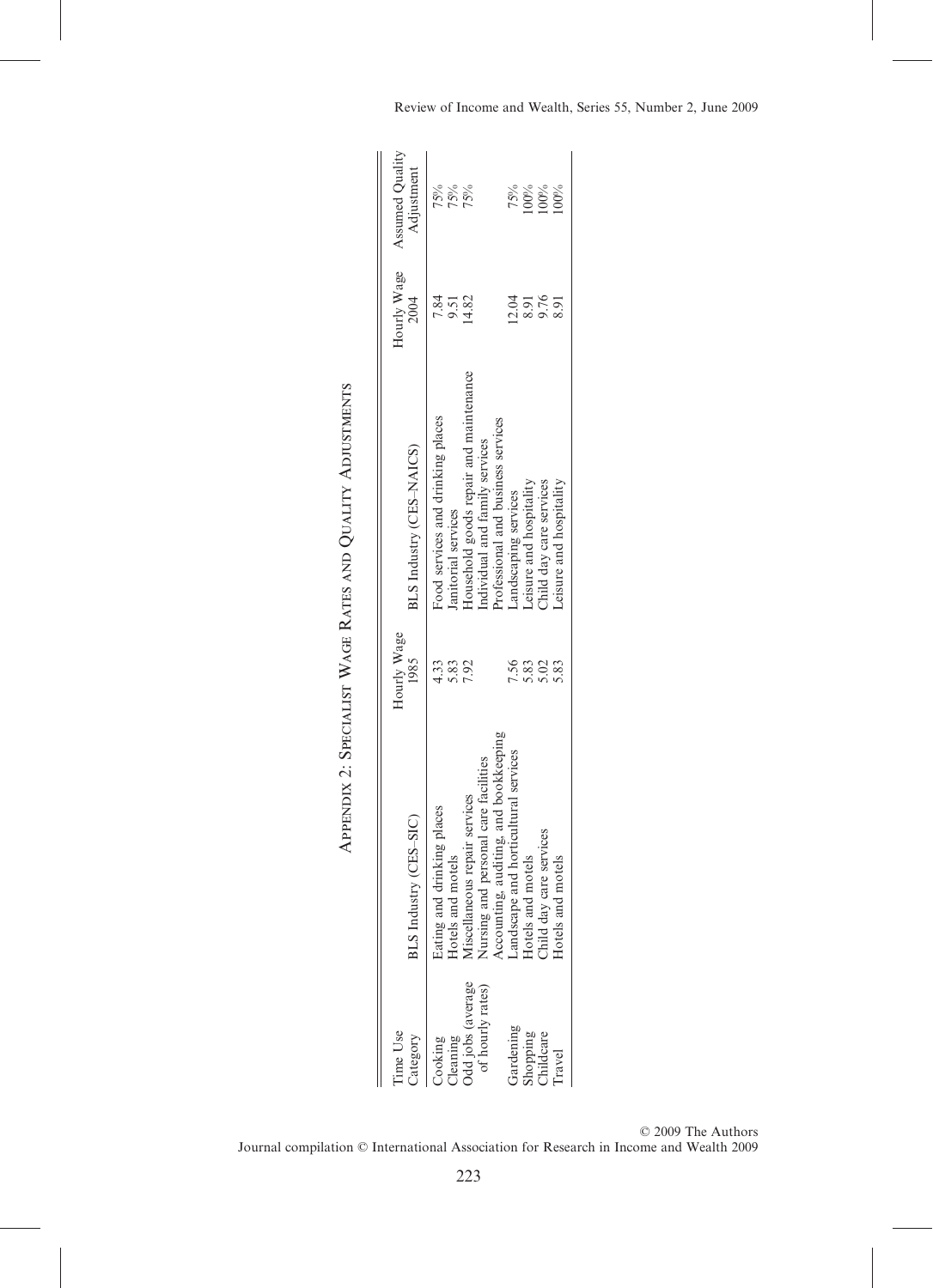#### **REFERENCES**

- Abraham, Katharine G. and Christopher Mackie (eds), *Beyond the Market: Designing Nonmarket Accounts for the United States*, The National Academies Press, Washington, DC, 2005.
- Commission of the European Communities, International Monetary Fund, Organisation for Economic Co-operation and Development, United Nations, and World Bank, *System of National Accounts 1993*, OECD, Paris, 1993.
- Duran, Maria-Angeles, *The Satellite Account for Unpaid Work in the Community of Madrid*, La Suma de Todos, Couuminty de Madrid 36, 2007.
- Eisner, Robert, *The Total Incomes System of Accounts*, University of Chicago Press, Chicago, 1989.
- Francis, Perry and Harminder Tiwana, "Unpaid Household Production in the United Kingdom, 1995–2000," *Economic Trends*, No. 602 (January), Office for National Statistics, London, 58–66, 2004.
- Gómez Luna and Maria Eugenia, *Household Satellite Accounts, Valuing Unpaid Domestic Work, The Case of Mexico, Preliminary Version*, INEGI, English translation provided by the Pan American Health Organization in 2007, undated.
- Hamdad, Malika, *Valuing Households' Unpaid Work in Canada, 1992 and 1998: Trends and Sources of Change*, Statistics Canada Economic Conference, May 2003.
- Harvey, Andrew S. and Arun K. Mukhopadhyay, "Household Production in Canada: Measuring and Valuing Outputs," in T. V. Hoa (ed.), *Advances in Household Economics, Consumer Behaviour and Economic Policy*, Ashgate, U.K., 70–84, 2005.
- Holloway, Sue, Sandra Short, and Sarah Tamplin, *Household Satellite Account (Experimental) Methodology*, UK Office for National Statistics (www.statistics.gov.uk/hhsa/hhsa/resources/ fileattachments/hhsa-ukaccount.pdf; accessed March 2006), 2002.
- Jorgenson, Dale W. and Barbara M. Fraumeni, "The Accumulation of Human and Non-Human Capital, 1948–1984," in R. E. Lipsey and H. Tice (eds), *The Measurement of Saving, Investment, and Wealth*, University of Chicago Press, Chicago, 227–82, 1987.
- Kendrick, John W., "Expanding Imputed Values in the National Income and Product Accounts," *Review of Income and Wealth*, 25, 349–63, 1979.
- Kuznets, Simon, *National Income 1929–1932*, Senate Document No. 124, 73rd Congress, 2nd Session, U.S. Government Printing Office, Washington, DC, 1934.
- Landefeld, J. Steven and Stephanie H. McCulla, "Accounting for Nonmarket Household Production within a National Accounts Framework," *Review of Income and Wealth*, 46, 289–307, 2000.
- Multinational Time Use Study, Version 5.5.2 (data accessed February 2006), created by Jonathan Gershuny, Kimberly Fisher and Anne H. Gauthier, with Alyssa Borkosky, Anita Bortnik, Donna Dosman, Cara Fedick, Tyler Frederick, Sally Jones, Tingting Lu, Fiona Lui, Leslie MacRae, Berenice Monna, Monica Pauls, Cori Pawlak, Nuno Torres and Charlemaigne Victorino; ISER, University of Essex, Colchester, U.K. (http://www.iser.essex.ac.uk/mtus/), October 14, 2005.
- Nordhaus, William D., "Principles of National Accounting for Nonmarket Accounts," in Dale W. Jorgenson, J. Steven Landefeld, and William D. Nordhaus (eds), *A New Architecture for the U.S. National Accounts*, University of Chicago Press, Chicago, 143–60, 2006.
- Pigou, Arthur C., *The Economics of Welfare*, 4th edition (originally published in 1920), Macmillan, London, 1932.
- Prado, Crinstina and Lourdes Llorens Abando, *Satellite Account of Household Production for the Basque Country* (http://isi.cbs.nl/iamamember/CD2/pdf/846.PDF), undated.
- Reid, Margaret, *The Economics of Household Production*, Wiley, New York, 1934.
- Rüger, Yvonne and Johanna Varjonen, *Value of Household Production in Finland and Germany, Analysis and Recalculation of the Household Satellite Account System in Both Countries*, National Consumer Research Centre, Working Paper 112, Hesinki, Finland, 2008.
- Ruggles, Nancy and Richard Ruggles, *The Design of Economic Accounts*, National Bureau of Economic Research, New York, 1970.
- Schäfer, Dieter, "Unbezhlte Arbeit und Bruttoinlandsprodukt 1992 and 2001: Neuberechnung des Haushasts-Satellitensystems," *Wirtschaft und Statistik*, 9, 960–78, 2004.
- Soupourmas, Faye and Duncan Ironmonger, "Calculating Australia's Gross Household Product: Measuring the Economic Value of the Household Economy 1970–2000," University of Melbourne, Department of Economics, Working Paper 833.
- Szép, Katalin, "Összefoglalás Helyett—A Nemzeti Számlákban nem Kimutatott Häztartási Termelési Szamlája és a Jövöbeli Feladatok," in *A Háztartási Termelés Érteke a Mai Magyarországon*, Hungarian Central Statistical Office, 185–7, 2003.

© 2009 The Authors